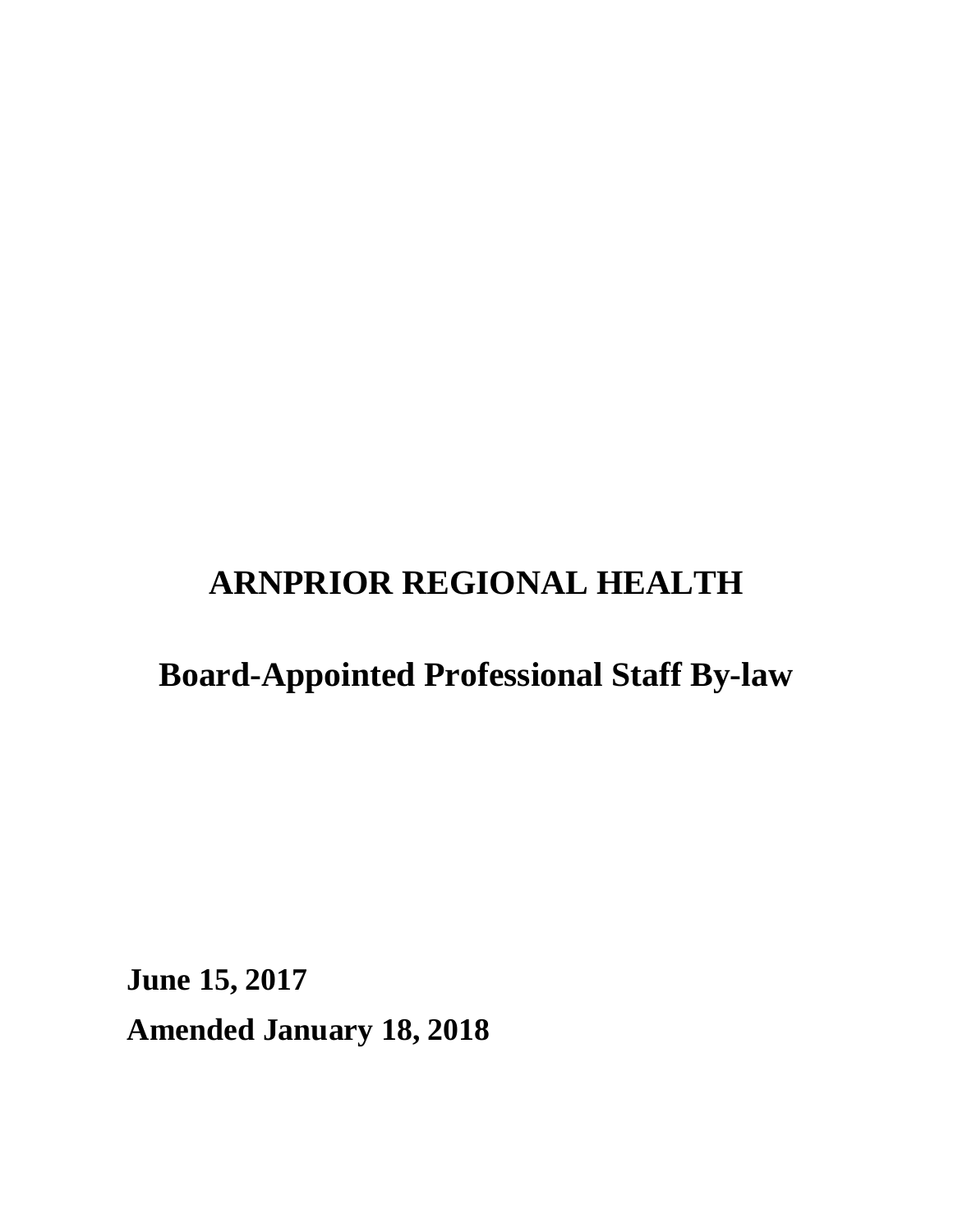#### **TABLE OF CONTENTS**

#### **Arnprior Regional Health**

#### **Board-Appointed Professional Staff By-law**

#### **Article 1** െ **Definitions and Interpretation**

### Article 2 – Rules and Regulations and Policies

|--|--|--|--|

#### **Article 3** െ **Honourary Staff Designation**

| $\sim$ |  |
|--------|--|
|--------|--|

#### **Article 4** െ **Appointment and Reappointment to Professional Staff**

| 4.1 |  |
|-----|--|
| 4.2 |  |
| 4.3 |  |
| 4.4 |  |
| 4.5 |  |
| 4.6 |  |
| 4.7 |  |
| 4.8 |  |
| 4.9 |  |
|     |  |
|     |  |

#### Article 5 – Monitoring, Suspension and Revocation

| 5.2 Suspension, Restriction or Revocation of Privileges |
|---------------------------------------------------------|
|                                                         |
|                                                         |

#### **Article 6** െ **Board Hearing**

|--|--|--|--|

#### **Article 7** െ **Professional Staff Categories and Duties**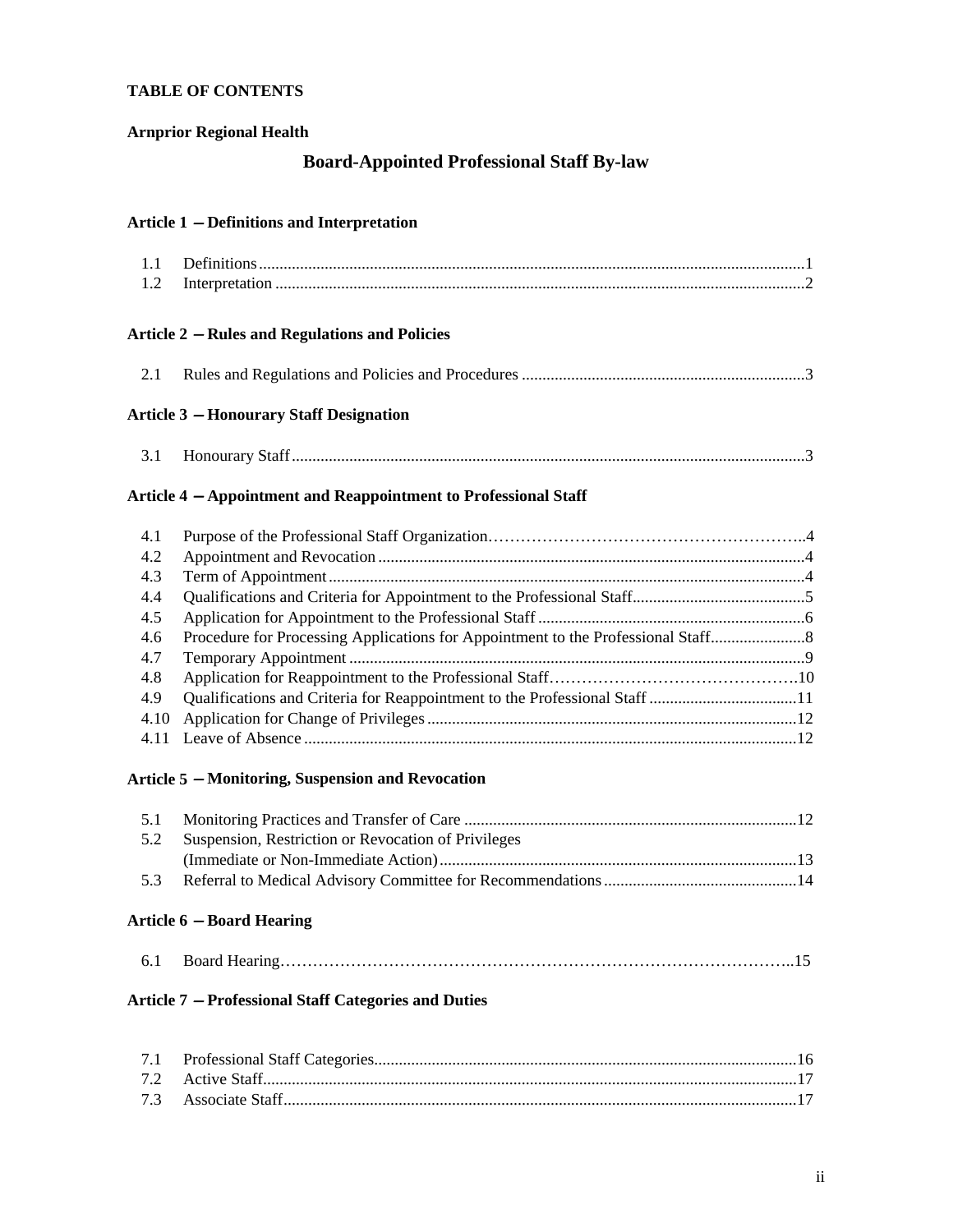### **Article 8** െ **Departments and Divisions**

### **Article 9** െ **Leadership Positions**

### **Article 10** െ **Medical Advisory Committee**

| 10.6 Telephone Meetings of Medical Advisory Committee or a Sub-Committee | 24 |
|--------------------------------------------------------------------------|----|

### **Article 11** െ **Meetings - Professional Staff**

### **Article 12** െ **Officers of the Professional Staff**

#### **Article 13** – **Amendments**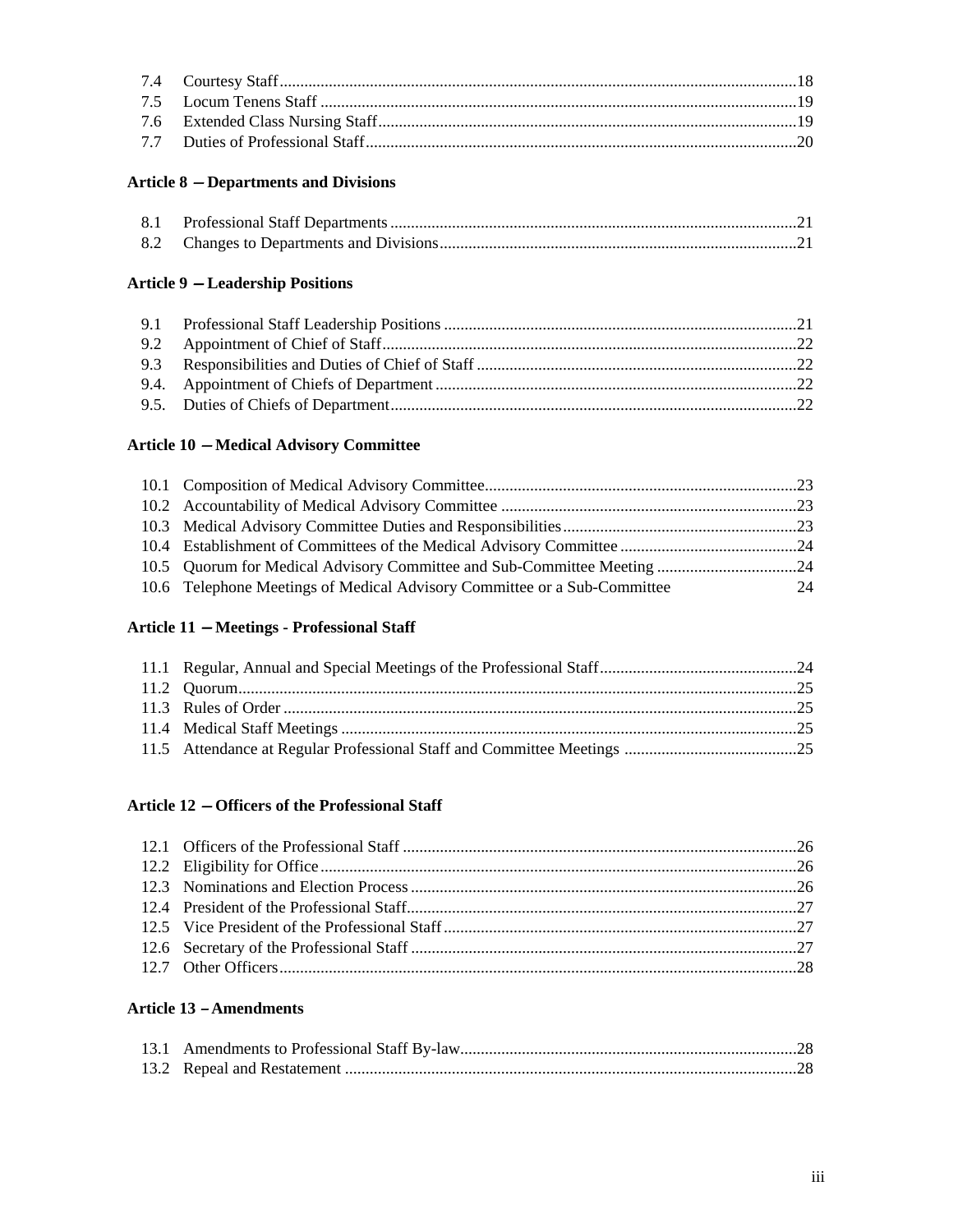# **Board-Appointed Professional Staff By-law Arnprior Regional Health**

A By-law relating to the medical, dental, midwifery and extended class nursing staff of the Arnprior Regional Health (the "**Corporation**").

**Be it enacted** as the Professional Staff By-law of the Corporation:

# **Article 1**  Definitions and Interpretation

#### **1.1 Definitions**

In this By-law, the following words and phrases shall have the following meanings, respectively:

- (a) "**Board**" means the Board of Directors of the Corporation;
- (b) "**Chief of Staff**" means the member of the Professional Staff appointed to serve as Chief of Staff pursuant to section 9.2;
- (c) "**Chief Executive Officer**" means, in addition to 'administrator' as defined in the *Public Hospitals Act*, the President and Chief Executive Officer of the Corporation;
- (d) "**Chief Nursing Executive**" means the senior nurse employed by the Hospital who reports directly to the Chief Executive Officer and is responsible for nursing services provided in the Hospital;
- (e) "**Chief of a Department**" means a member of the Professional Staff appointed by the Board to be responsible for the professional standards and quality of care rendered by the members of that department at the Hospital;
- (f) "**Credentials Committee**" means the committee established by the Medical Advisory Committee to review applications for appointment and reappointment to the Professional Staff and to make recommendations to the Medical Advisory Committee and if no such committee is established it shall mean the Medical Advisory Committee;
- (g) "**Dental Staff**" means those Dentists appointed by the Board to attend or perform dental services for patients in the Hospital;
- (h) "**Dentist**" means a dental practitioner in good standing with the Royal College of Dental Surgeons of Ontario;
- (i) "**Department**" or "**department**" means an organizational unit of the Professional Staff to which members with a similar field of practice have been assigned;
- (j) "**Extended Class Nursing Staff**" means those Registered Nurses in the Extended Class who are:
	- (i) nurses that are employed by the Hospital and are authorized to diagnose, prescribe for or treat out-patients in the Hospital; and
	- (ii) nurses who are not employed by the Hospital and to whom the Board has granted Privileges to diagnose, prescribe for or treat out patients in the Hospital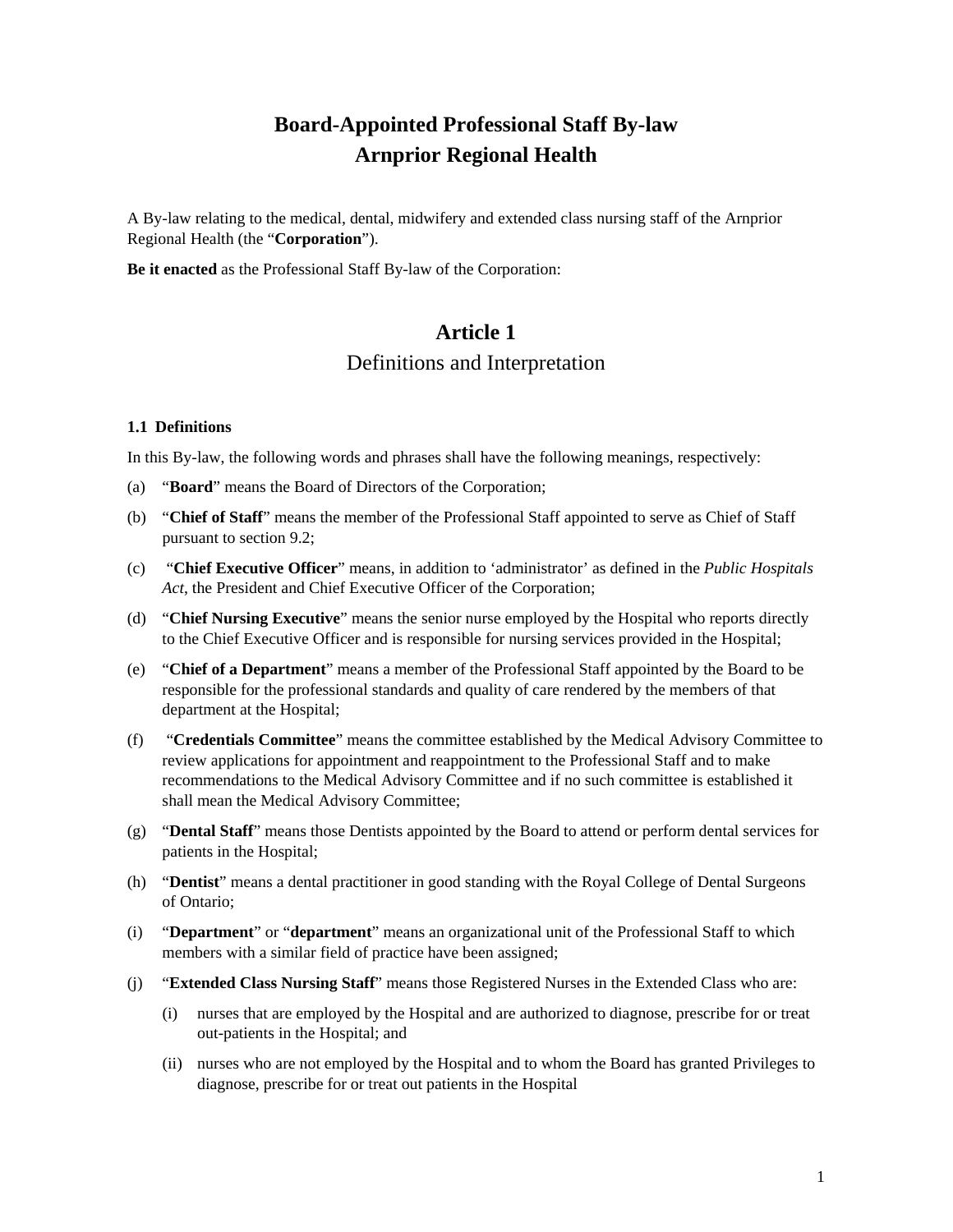- (k) "**Hospital**" means the Arnprior and District Memorial Hospital a Public Hospital operated by the Corporation;
- (l) "**Impact Analysis**" means a study to determine the impact upon the resources of the Corporation of the proposed appointment of an applicant for appointment to the Professional Staff or an application by a member of the Professional Staff for reappointment or for additional Privileges;
- (m) "**Medical Advisory Committee**" means the committee established pursuant to Article 10;
- (n) "**Medical Staff**" means those Physicians who are appointed by the Board and who are granted Privileges to practice medicine in the Hospital;
- (o) "**Midwife**" means a Midwife in good standing with the College of Midwives of Ontario;
- (p) "**Midwifery Staff**" means those Midwives who are appointed by the Board and granted Privileges to practice Midwifery in the Hospital;
- (q) "**Patient**" means, unless otherwise specified or the context otherwise requires, any in-patient or outpatient of the Corporation;
- (r) "**Physician**" means a medical practitioner in good standing with the College of Physicians and Surgeons of Ontario;
- (s) "**Policies**" means the administrative, human resources, clinical and professional policies of the Hospital and includes policies and procedures adopted by the Board pursuant to Article 2;
- (t) "**Privileges**" or "**privileges**" means the right to admit in-patients, register out-patients and/or provide the clinical services which the Board has granted to a member of the Professional Staff;
- (u) "**Professional Staff**" means the Medical Staff, Dental Staff, Midwifery Staff and members of Extended Class Nursing Staff who are not employees of the Corporation;
- (v) "**Professional Staff Human Resources Plan**" means the Hospital's plan from time to time which provides information and future projections with respect to the management and appointment of the Professional Staff based on the mission and strategic plan of the Corporation;
- (w) "*Public Hospitals Act*" means the *Public Hospitals Act* (Ontario), and, where the context requires, includes the regulations made thereunder;
- (x) "**Registered Nurse in the Extended Class**" means a member of the College of Nurses of Ontario who is a registered nurse and who holds an extended certificate of registration under the *Nursing Act*, *1991*; and
- (y) "**Rules and Regulations**" means the Rules and Regulations governing the practice of the Medical, Dental, Midwifery and Extended Class Nursing Staff in the Hospital both generally and within a particular Department, and includes Rules and Regulations which have been approved by the Board after considering the recommendation of the Medical Advisory Committee.

#### **1.2 Interpretation**

In this By-law and in all other by-laws of the Corporation, unless the context otherwise requires, words importing the singular number shall include the plural number and vice versa, and references to persons shall include firms and corporations and words importing one gender shall include the opposite.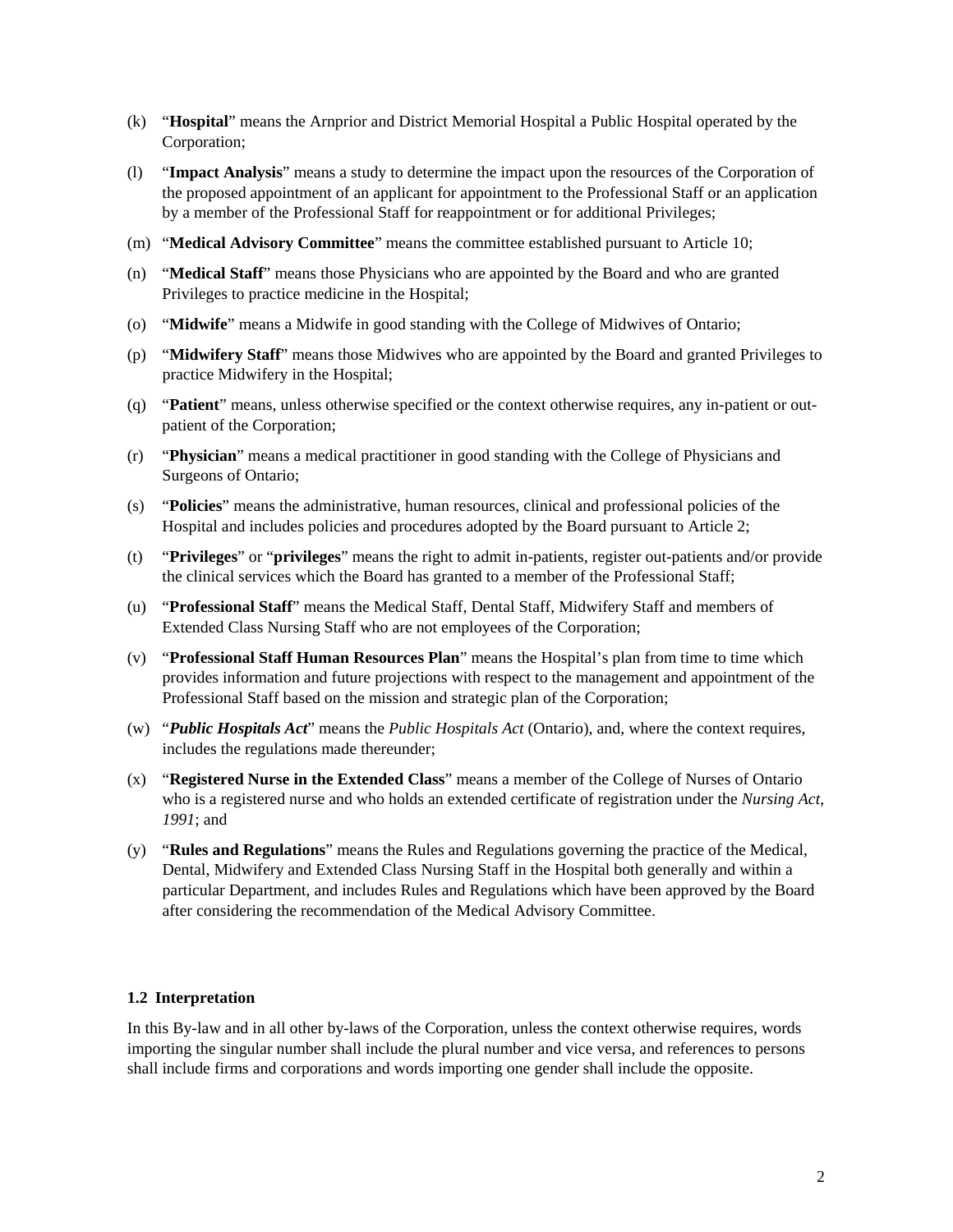## **Article 2**

# Rules and Regulations and Policies

#### **2.1 Rules and Regulations and Policies and Procedures**

- (1) The Board, after considering the recommendation of the Medical Advisory Committee, may make Rules and Regulations as it deems necessary, including rules and regulations for patient care and safety and the conduct of members of the Medical Staff, Dental Staff, Midwifery Staff and Extended Class Nursing Staff.
- (2) The Board, after considering the recommendation of the Medical Advisory Committee, may adopt policies and procedures applicable to the Medical Staff, Dental Staff, Midwifery Staff and Extended Class Nursing Staff, including policies and procedures that are consistent with Rules and Regulations and support the implementation of Rules and Regulations.

# **Article 3**  Honourary Staff Designation

#### **3.1 Honourary Staff**

- (1) In addition to those Professional Staff categories identified in section 7.1 there shall be four individuals currently appointed who shall serve as honorary staff until those positions are vacated.
- (2) Members of the Honourary Staff:
	- (a) shall not have Privileges or provide patient care;
	- (b) shall not have regularly assigned clinical, academic or administrative duties or responsibilities;
	- (c) may attend, but shall not vote at, Professional Staff meetings, and shall not be eligible to hold elected or appointed offices in the Professional Staff; and
	- (d) shall not be bound by the attendance requirements of the Professional Staff.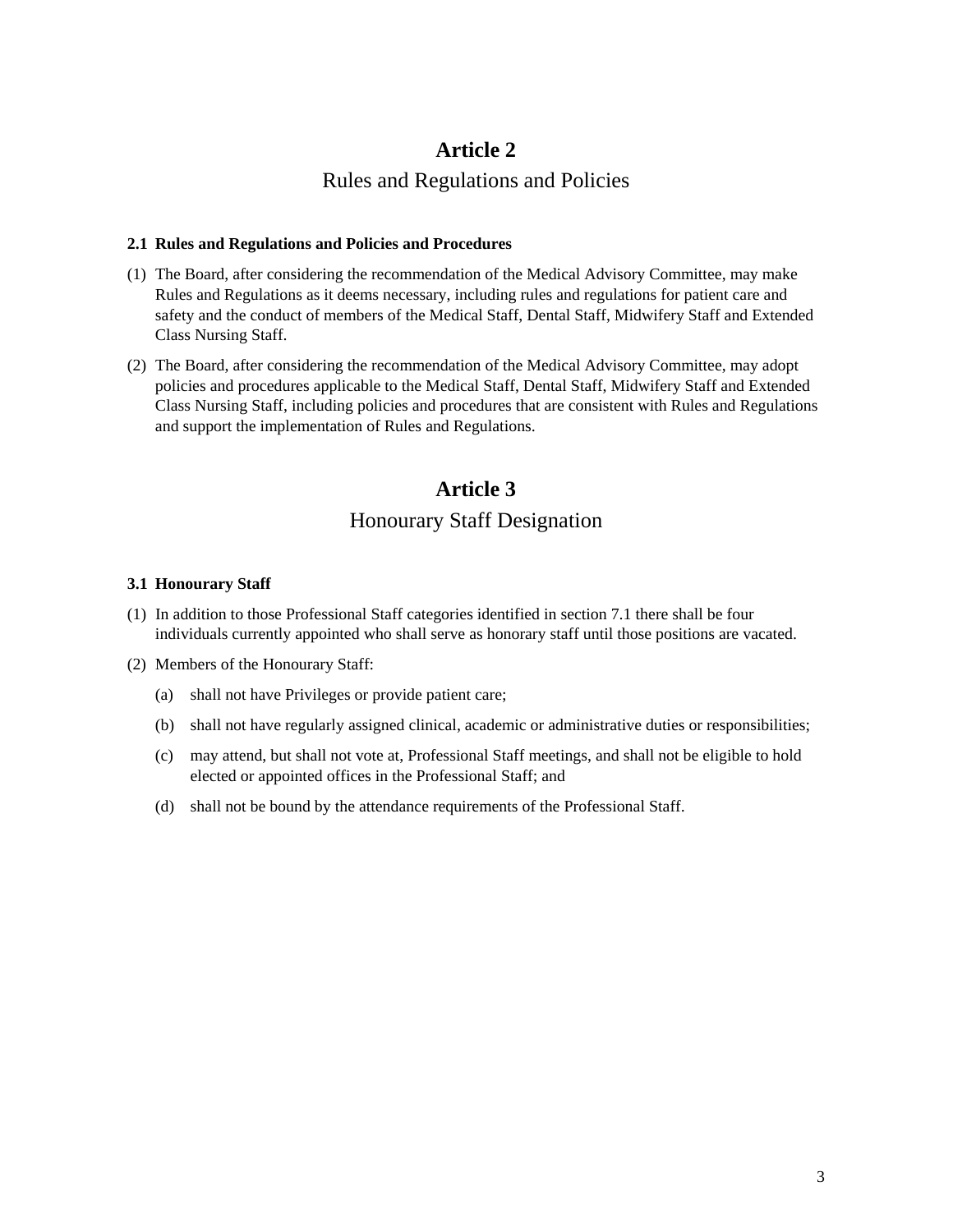# **Article 4**

# Appointment and Reappointment to Professional Staff

#### **4.1 Purpose of the Professional Staff Organization**

- (1) The purposes of the professional staff organization, in addition to fulfilling the responsibilities established by the laws of Ontario and this By-law are:
	- (a) to provide a structure whereby the members of the professional staff participate in the hospital's planning, policy setting, and decision making;
	- (b) to serve as a quality assurance system for the professional care rendered to patients by the professional staff and to ensure the continuing improvement of the quality of medical care; and
	- (c) to provide a structure and process to ensure that all patients receive medical care.

#### **4.2 Appointment and Revocation** (revised June 24, 2015; revised June 21, 2018)

- (1) The Board, after considering the recommendations of the Medical Advisory Committee, shall appoint annually a Medical Staff and may appoint a Dental Staff, Midwifery Staff and the non-employed members of the Extended Class Nursing Staff and shall grant such Privileges as it deems appropriate to each member of the Professional Staff so appointed.
- (2) All applications for appointment and reappointment to the Professional Staff shall be processed in accordance with the provisions of this By-law and the *Public Hospitals Act*.
- (3) The Board may, at any time, make, revoke or suspend any appointment to the Professional Staff or restrict the Privileges of any member of the Professional Staff in accordance with the provisions of this By-law and the *Public Hospitals Act*.
- (4) Notwithstanding any other provision of this By-law, the Board agrees to consider applications for appointment or reappointment to the Professional Staff submitted under the board approved *Champlain LHIN Common Board Appointed Staff Credentialing Policy* for Medical Staff whose primary hospital is within the Champlain Local Health Integration Network (LHIN).
- (5) Effective September 22, 2017, the Board no longer requires the credentialing process be completed for telemedicine physicians who utilize the Ontario Telehealth Network service of Arnprior Regional Health as these physicians are validated through the Ontario Telehealth Network.

#### **4.3 Term of Appointment**

- (1) Subject to subsection 4.2(3), each appointment to the Professional Staff shall be for a term of up to one (1) year.
- (2) Where a member of the Professional Staff has applied for reappointment within the time prescribed by the Medical Advisory Committee, the current appointment shall continue:
	- (a) unless subsection 4.3(2)(b) applies, until the reappointment is granted or not granted by the Board; or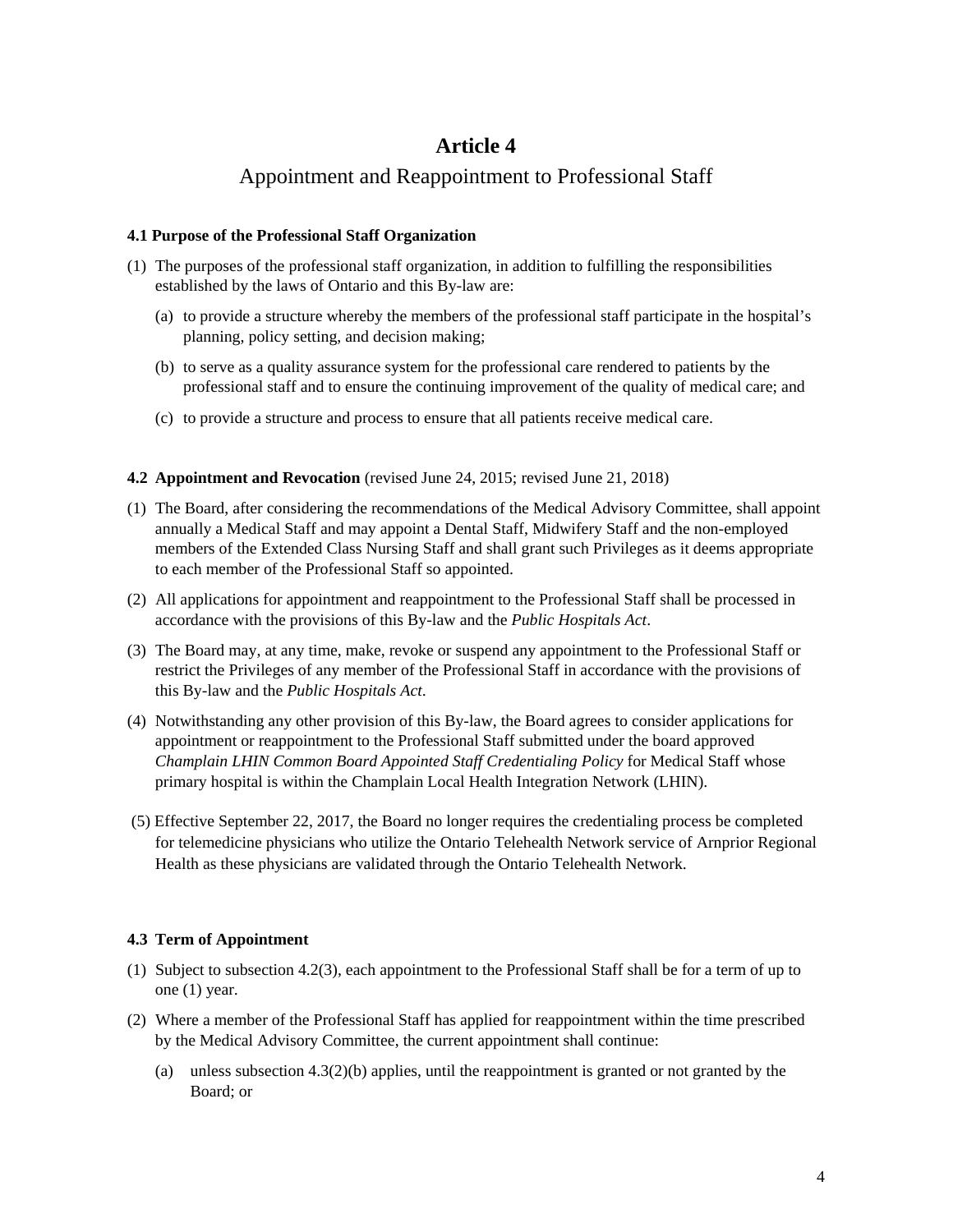(b) in the case of a member of the Medical Staff and where the reappointment is not granted by the Board and there is a right of appeal to the Health Professions Appeal and Review Board, until the time for giving notice of a hearing by the Health Professions Appeal and Review Board has expired or, where a hearing is required, until the decision of the Health Professions Appeal and Review Board has become final.

#### **4.4 Qualifications and Criteria for Appointment to the Professional Staff**

- (1) Only applicants who meet the qualifications and satisfy the criteria set out in this By-law are eligible to be a member of, and appointed to, the Professional Staff of the Corporation.
- (2) An applicant for appointment to the Professional Staff must meet the following qualifications:
	- (a) have adequate training and experience for the Privileges requested;
	- (b) have a demonstrated ability to:
		- (i) provide patient care at an appropriate level of quality and efficiency;
		- (ii) work and communicate with, and relate to, others in a co-operative, collegial and professional manner;
		- (iii) communicate with, and relate appropriately to, patients and patients' relatives and/or substitute decision makers;
		- (iv) participate in the discharge of staff, committee and, if applicable, teaching responsibilities, and other duties appropriate to staff category;
		- (v) meet an appropriate standard of ethical conduct and behaviour;
		- (vi) maintain an appropriate level of continuing medical education; and
		- (vii) govern himself or herself in accordance with the requirements set out in this By-law, the Hospital's mission, vision and values, Rules and Regulations and Policies;
	- (c) have up-to-date inoculations, screenings and tests as may be required by the occupational health and safety policies and practices of the Hospital, the *Public Hospitals Act* or other legislation or by the Board from time to time;
	- (d) demonstrate adequate control of any significant physical or behavioural impairment affecting skill, attitude or judgment that might impact negatively on patient care or the operations of the Corporation; and
	- (e) have current membership in the Canadian Medical Protective Association or other professional practice liability coverage appropriate to the scope and nature of the intended practice.
- (3) In addition to the qualifications set out in subsection 4.4(2), an applicant for appointment to the Medical Staff must meet the following qualifications:
	- (a) be qualified to practice medicine and licensed pursuant to the laws of Ontario and have a Certificate of Registration in good standing with the College of Physicians and Surgeons of Ontario or an equivalent certificate from their most recent licensing body; and
	- (b) have a current Certificate of Professional Conduct from the College of Physicians and Surgeons of Ontario or the equivalent certificate from their most recent licensing body.
- (4) In addition to the qualifications set out in subsection 4.4(2), an applicant for appointment to the Dental Staff must meet the following qualifications: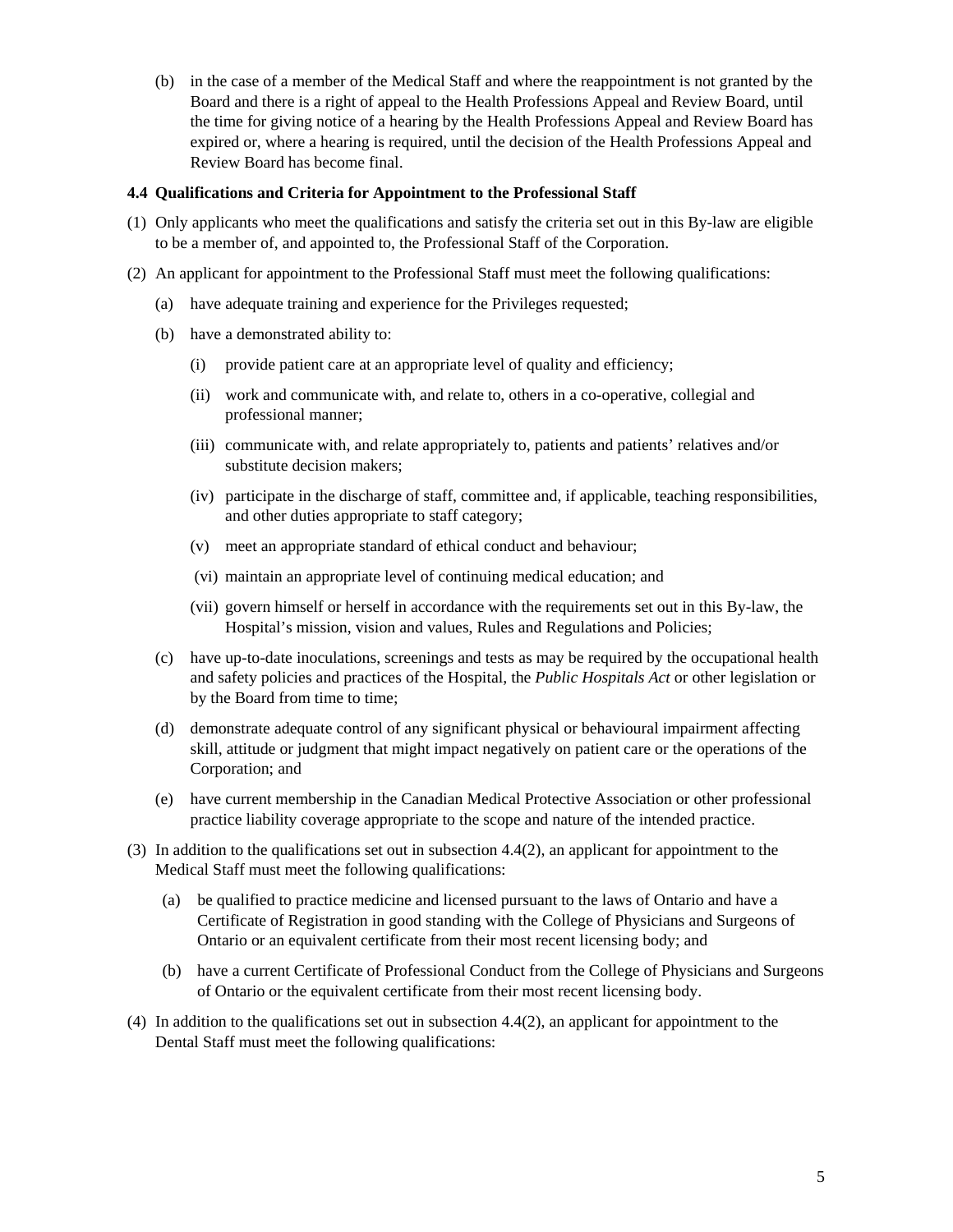- (a) be qualified to practice dentistry and licensed pursuant to the laws of Ontario and have a letter of good standing from the Royal College of Dental Surgeons of Ontario or the equivalent letter from their most recent licensing body; and
- (b) have a current Certificate of Professional Conduct from the Royal College of Dental Surgeons or the equivalent certificate from their most recent licensing body.
- (5) In addition to the qualifications set out in subsection 4.4(2), an applicant for appointment to the Midwifery Staff must meet the following qualifications:
	- (a) be qualified to practice midwifery and be licensed pursuant to the laws of Ontario and have a Certificate of Registration in good standing with the College of Midwives of Ontario or an equivalent certificate from their most recent licensing body; and
	- (b) have a current Certificate of Professional Conduct from the College of Midwives of Ontario or the equivalent certificate from their most recent licensing body.
- (6) In addition to the qualifications set out in subsection 4.4(2), an applicant for appointment to the Extended Class Nursing Staff must meet the following qualifications:
	- (a) be qualified to practice as a nurse in the extended class and hold a current, valid Annual Registration Payment Card as a registered nurse in the extended class with the College of Nurses of Ontario; and
	- (b) have a letter of good standing from the Ontario College of Nurses or their most recent licensing body.
- (7) All appointments will require an Impact Analysis demonstrating that the Hospital has the resources to accommodate the applicant and that the applicant meets the needs of the Hospital as described in the Professional Staff Human Resources Plan.
- (8) In addition to any other provisions of the By-law, including the qualifications set out in subsections 4.4(2), 4.4(3), 4.4(4), 4.4(5) and 4.4(6), the Board may refuse to appoint any applicant to the Professional Staff on any of the following grounds:
	- (a) the appointment is not consistent with the need for service, as determined by the Board from time to time;
	- (b) the Professional Staff Human Resources Plan and/or the Impact Analysis of the Corporation and/or Department does not demonstrate sufficient resources to accommodate the applicant; or
	- (c) the appointment is not consistent with the strategic plan and mission of the Corporation.

#### **4.5 Application for Appointment to the Professional Staff**

- (1) The Chief Executive Officer or delegate shall supply a copy of, or information on how to access a form of the application and the mission, vision, values and strategic plan of the Corporation, the bylaws and the Rules and Regulations and appropriate Policies, to each Physician, Dentist, Midwife or Registered Nurse in the Extended Class who expresses in writing an intention to apply for appointment to the Professional Staff.
- (2) An applicant for appointment to the Professional Staff shall submit to the Chief Executive Officer one (1) original application in the prescribed form together with such releases, consents and undertakings as required by the Hospital from time to time to enable the Hospital to fully investigate the qualifications and suitability of the applicant.
- (3) Each application shall contain: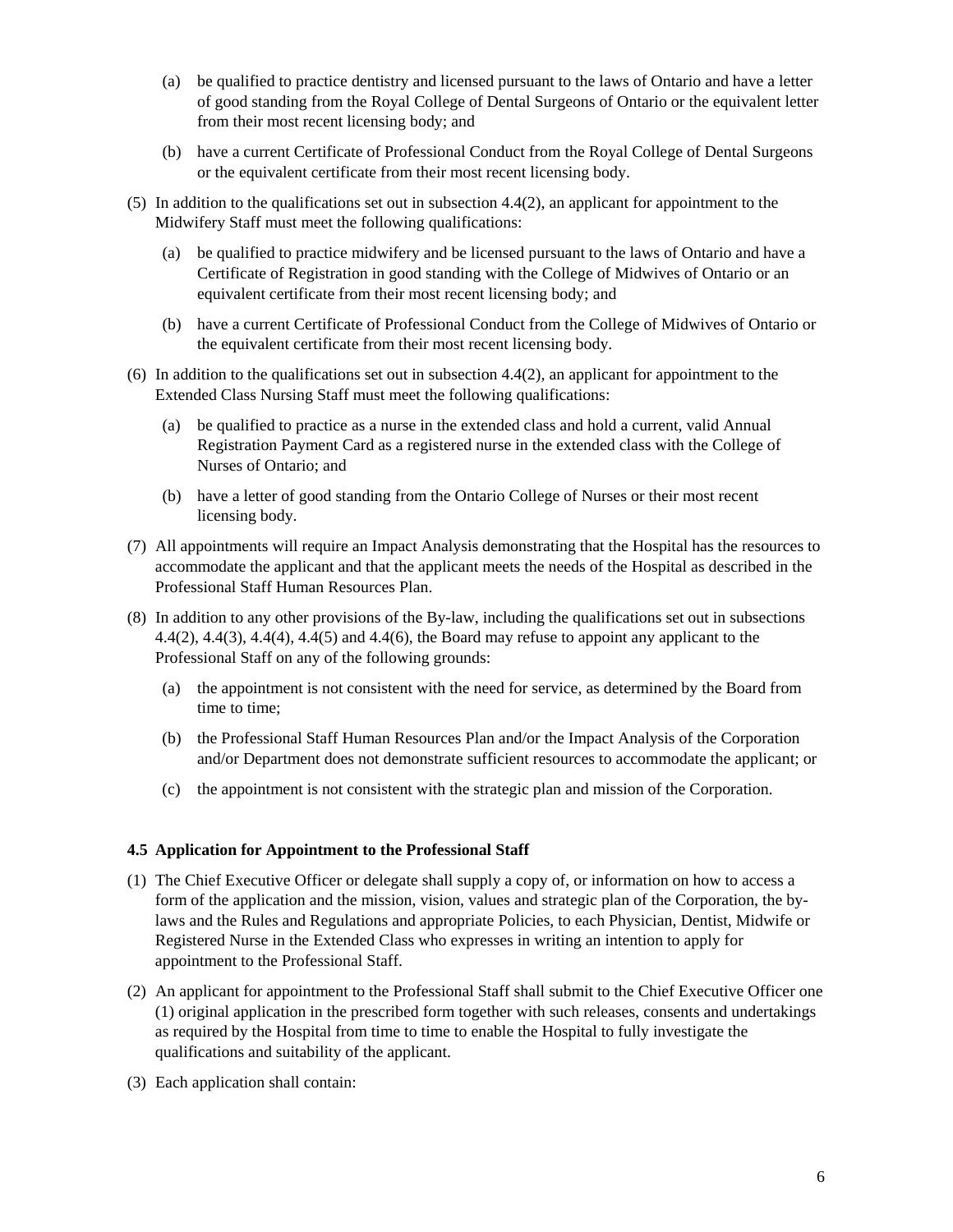- (a) The category of appointment and a list of the Privileges which are requested.
- (b) An up-to-date curriculum vitae, including professional education and training and a complete listing of all academic and professional positions held.
- (c) A copy of the required licences and Certificates of Professional Conduct or letters of good standing.
- (d) Evidence of professional practice liability coverage including a record of past claims' history.
- (e) An acknowledgement:
	- (i) that the applicant's Privileges, if granted, shall extend to all sites of the Corporation, if appropriate in the context;
	- (ii) that the applicant has been provided with copies of or access to the by-laws, Rules and Regulations and Policies and the *Public Hospitals Act* and Regulations; and
	- (iii) that the failure of the applicant to provide the services as stipulated in the application or to comply with the required undertaking will constitute a breach of the applicant's obligations to the Hospital and may result in the applicant's Privileges being restricted, suspended, revoked or the applicant being denied reappointment or such other actions as are reasonable and may, depending on the circumstances, be a matter which is reportable to the relevant College.
- (f) An undertaking to:
	- (i) comply with the by-laws, Rules and Regulations and Policies of the Corporation, and the *Public Hospitals Act* and the regulations thereunder and applicable legislation;
	- (ii) respect the authority of the Board, Chief of Staff, Chief of Department, the Chief Executive Officer and Medical Advisory Committee.
	- (iii) act in accordance with ethical standards of their profession;
	- (iv) respect the vision, mission and values of the Corporation;
	- (v) provide the Hospital three (3) months prior written notice of their intention to resign their Privileges;
	- (vi) maintain membership in the Canadian Medical Protection Association or other professional practice liability coverage appropriate to the scope and nature of the intended practice, satisfactory to the Board; and
	- (vii) notify the Chief of Staff and Chief of Department of any change in their license to practice or professional practice liability insurance.
- (g) A description of:
	- (i) pending, ongoing or completed disciplinary actions, competency investigations and/or performance reviews;
	- (ii) pending, ongoing or completed disputes with other Hospitals, health facilities or institutions regarding appointment, reappointment, change of privileges, or mid term suspension or revocation of privileges;
	- (iii) any failure to obtain, reduction in classification, or voluntary or involuntary resignation of any professional license or certification, fellowship, professional or, academic appointment or privileges at any other Hospital, health facility or institution;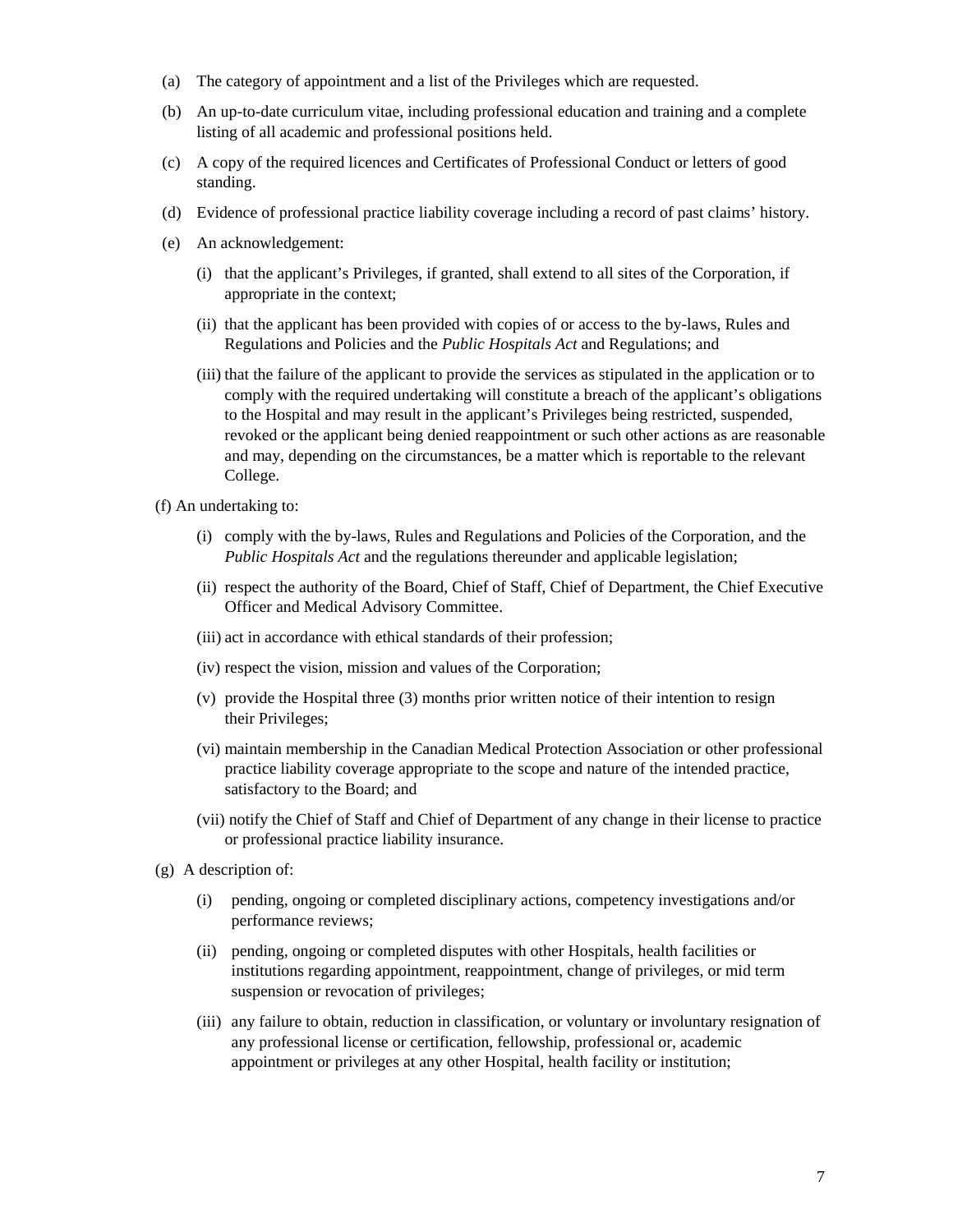- (iv) any civil suit in which there was an adverse finding or that was settled by a payment by or on behalf of the applicant, which might affect his/her ability to carry out responsibilities in the hospital including delivery of patient care;
- (v) any criminal convictions involving the applicant for which a pardon has not been granted, which might affect his/her ability to carry out responsibilities in the hospital including delivery of patient care; and
- (vi) any pending or ongoing civil actions or criminal charges for actions, which might affect his/her ability to carry out responsibilities in the hospital including delivery of patient care.
- (h) Information regarding the applicant's health, including any impairments, medical conditions, diseases or illnesses (including social health problems, alcohol or drug abuse or attempted suicide) that may impact on the applicant's ability to practice or that may impact staff or patient safety and current treatments therefore, and if requested an authorization to the treating health professional to release information to the Hospital.
- (i) Evidence of up- to-date inoculations, screenings and tests as required from time to time and consistent with the requirements of the Hospital's occupational health and safety policies, including N95 Mask Fit Testing.
- (j) A consent and release in favour of the Chief Executive Officer, Chief of Staff or their respective delegates enabling any one of them to contact any professional licensing authorities, or any previous Hospitals or health facilities or educational institutions where the applicant has provided services or received training for the purposes of conducting a reference check, such consent and release to authorize any medical licensing authority and/or administrator and/or person in a position of authority at any Hospital, health facility or educational institution to provide any information relating to any of the above matters including:

 (i) any action or investigation, including pending matters, taken by or currently before its disciplinary committee;

 (ii) whether the applicant's privileges have been restricted, suspended or revoked, including a voluntary surrender or restriction; and

 (iii) any issue as might be required to permit the Medical Advisory Committee to consider the applicant's suitability for Professional Staff membership.

(4) Prior to the consideration of an applicant for appointment, each applicant shall visit the Corporation for an interview with the Chief of Staff or delegate, the Chief Executive Officer or delegate and other appropriate members of the Professional Staff.

#### **4.6 Procedure for Processing Applications for Appointment to the Professional Staff**

- (1) Upon receipt of a complete application, the Chief Executive Officer shall deliver each original application forthwith to the Medical Advisory Committee through the Chief of Staff or delegate, who shall keep a record of each application received and then refer the original application forthwith to the chair of the Credentials Committee.
- (2) The Credentials Committee shall review all materials in the application, ensure all required information has been provided, investigate the professional competence and verify the qualifications of the applicant, consider whether the qualifications and criteria required by section 4.4 are met and shall submit a report as to its assessment and recommendation to the Medical Advisory Committee at its next regular meeting.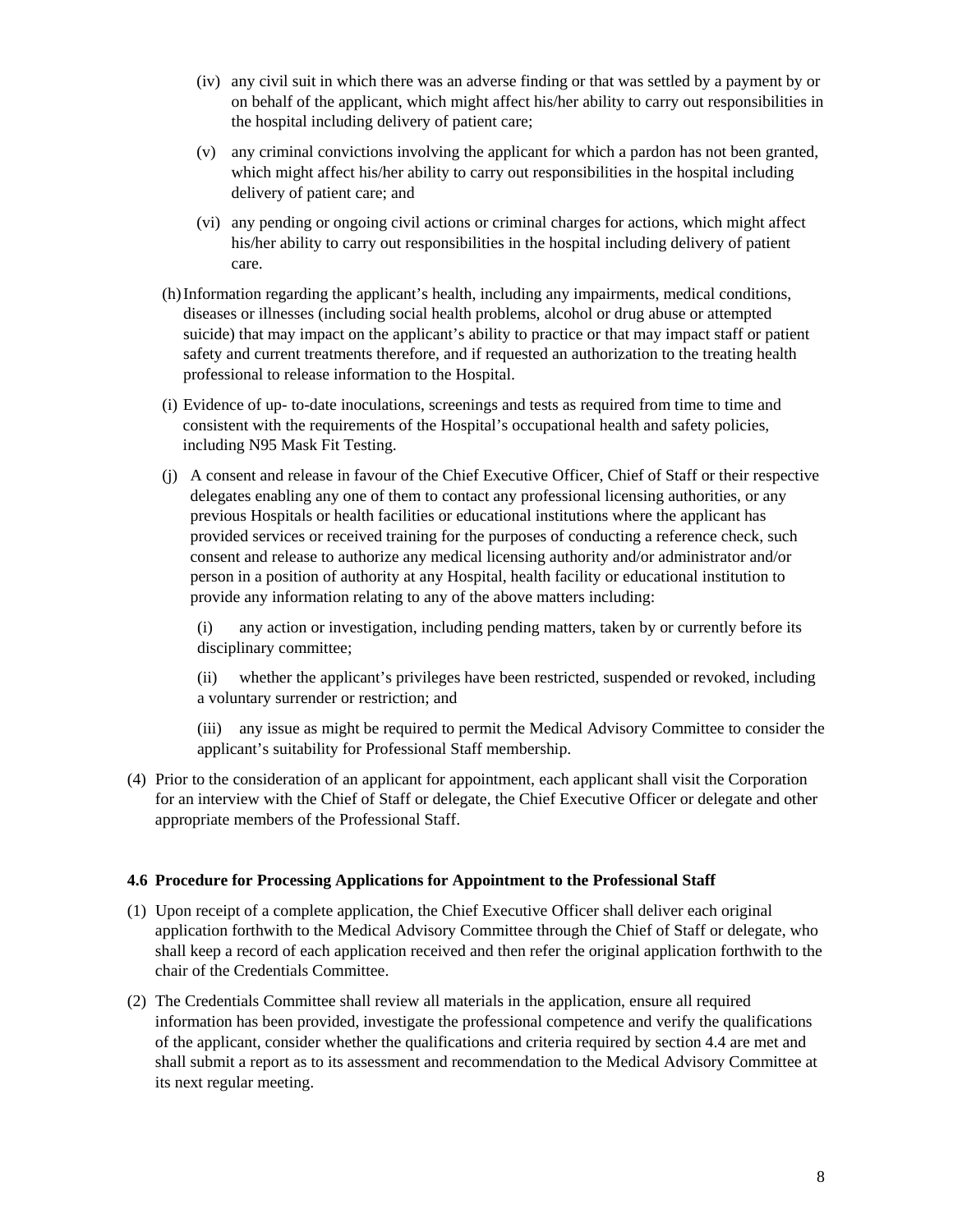- (3) The Medical Advisory Committee shall:
	- (a) receive and consider the report and recommendations of the Credentials Committee;
	- (b) review the application with reference to the Professional Staff Human Resources Plan and Impact Analysis; and
	- (c) send, within sixty (60) days of the date of receipt by the Chief Executive Officer of a complete application, notice of its recommendations to the Board and the applicant, in accordance with the *Public Hospitals Act*.
- (4) Notwithstanding subsection  $4.6(3)(c)$ , the Medical Advisory Committee may make its recommendation later than sixty (60) days after receipt of the application if, prior to the expiry of the sixty (60) day period, it indicates in writing to the Board and to the applicant that a final recommendation cannot be made within such sixty (60) day period and gives written reasons therefore.
- (5) Where the Medical Advisory Committee recommends the appointment, it shall specify the category of appointment and the specific Privileges it recommends the applicant be granted.
- (6) Where the Medical Advisory Committee does not recommend appointment or where the recommended appointment or Privileges differ from those requested, the Medical Advisory Committee shall inform the applicant that he or she is entitled to:
	- (a) written reasons for the recommendation if a request is received by the Medical Advisory Committee within seven (7) days of the receipt by the applicant of notice of the recommendation; and
	- (b) a hearing before the Board if a written request is received by the Board and the Medical Advisory Committee within seven (7) days of the receipt by the applicant of the written reasons referred to in subsection  $4.6(6)(a)$ .
- (7) Where the applicant does not request a hearing by the Board, the Board may implement the recommendation of the Medical Advisory Committee.
- (8) Where an applicant requests a hearing by the Board, it shall be dealt with in accordance with the applicable provisions of the *Public Hospitals Act* and Article 6.
- (9) The Board shall consider the Medical Advisory Committee recommendations within the time frame specified by the *Public Hospitals Act*.
- (10) The Board, in determining whether to make any appointment or reappointment to the Professional Staff or approve any request for a change in Privileges shall take into account the recommendation of the Medical Advisory Committee and such other considerations it, in its discretion, considers relevant including, but not limited to, the Professional Staff Human Resources Plan, Impact Analysis, strategic plan and the Corporation's ability to operate within its resources.

#### **4.7 Temporary Appointment**

- (1) Notwithstanding any other provision of this By-law, the Chief Executive Officer or delegate, after consultation with the Chief of Staff or delegate may:
	- (a) grant a temporary appointment and temporary Privileges to a Physician, Dentist, Midwife or Registered Nurse in the Extended Class provided that such appointment shall not extend beyond the date of the next meeting of the Medical Advisory Committee at which time the action taken shall be reported; and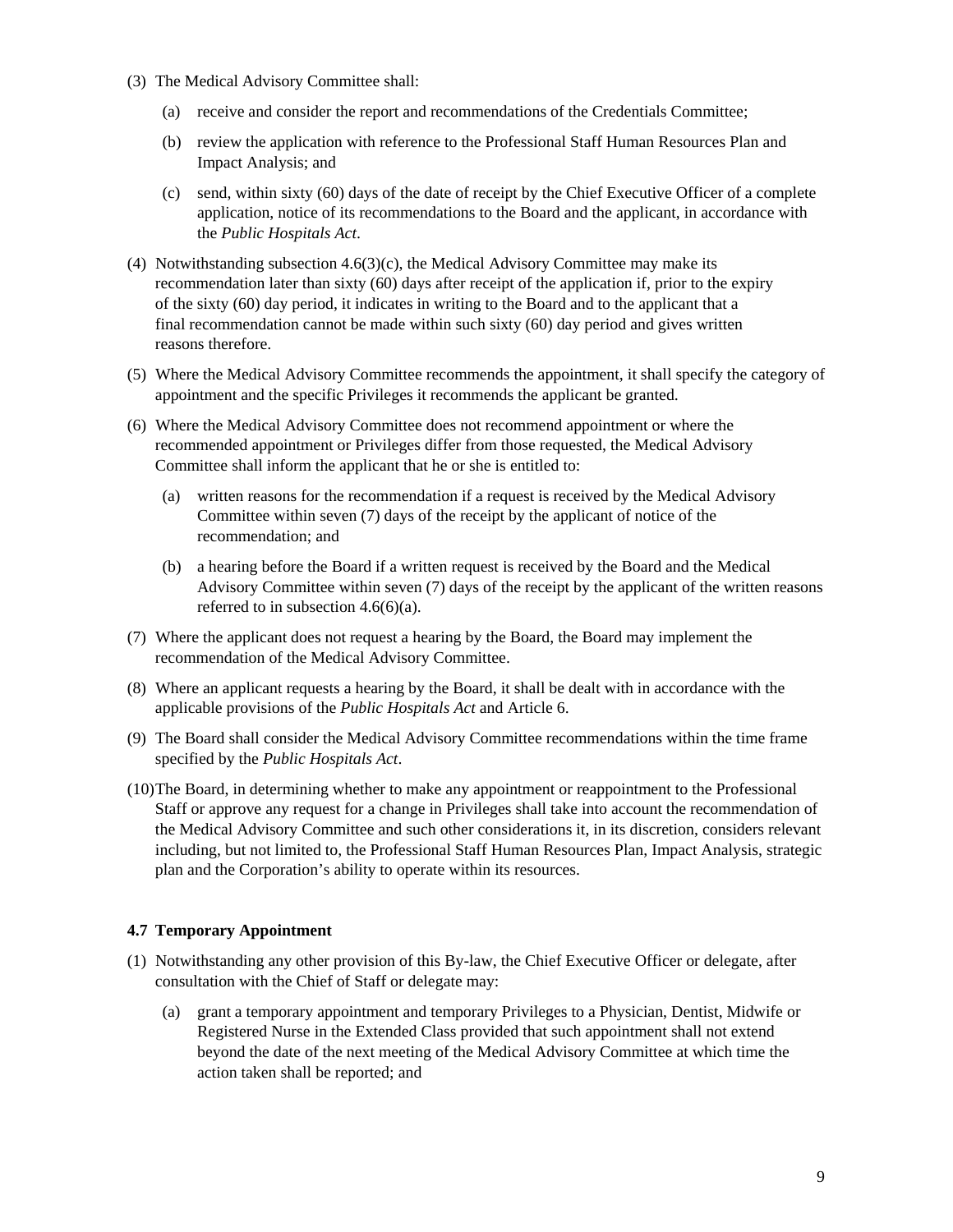- (b) continue a temporary appointment and temporary Privileges on the recommendation of the Medical Advisory Committee, until the next meeting of the Board,
- (c) provided the Chief Executive Officer or delegate has satisfied himself or herself that the candidate for temporary appointment is duly licensed and in good standing with the applicable College and has acceptable professional liability insurance.
- (2) A temporary appointment of a Physician, Dentist, Midwife or Registered Nurse in the Extended Class may be made for any reason including:
	- (a) to meet a specific singular requirement by providing a consultation and/or operative procedure;
	- (b) to meet an urgent unexpected need for a medical, dental, midwifery or extended class nursing service; or
	- (c) to accommodate a specific program of the Ministry of Health and Long-Term Care.
- (3) The Board may, after receiving the recommendation of the Medical Advisory Committee, continue a temporary appointment granted pursuant to section 4.7(1) for such period of time and on such terms as the Board determines.
- (4) If the term of the temporary appointment has been completed before the next Board meeting, the appointment shall be reported to the Board.
- (5) The temporary appointment shall specify the category of appointment and any limitations, restrictions or special requirements.

#### **4.8 Application for Reappointment to the Professional Staff**

- (1) Each year, each member of the Professional Staff desiring reappointment to the Professional Staff shall make written application on the prescribed form to the Chief Executive Officer before the date specified by the Medical Advisory Committee.
- (2) Each application for reappointment to the Professional Staff shall contain the following information:
	- (a) a restatement or confirmation of the undertakings and acknowledgements requested as part of an application for appointment or as required by the Rules and Regulations from time to time;
	- (b) either:
		- (i) a declaration that all information on file at the Hospital from the applicant's most recent application is up-to-date, accurate and unamended as of the date of the current application; or
		- (ii) a description of all material changes to the information on file at the Hospital since the applicant's most recent application, including without limitation: an updated curriculum vitae including any additional professional qualifications acquired by the applicant since the previous application and information regarding any pending, ongoing or completed disciplinary or malpractice proceedings restriction in Privileges or suspensions during the past year;
	- (c) a report of the Medical Advisory Committee in accordance with a performance evaluation process approved by the Board from time to time;
	- (d) the category of appointment requested and a request for either the continuation of, or any change in, existing Privileges;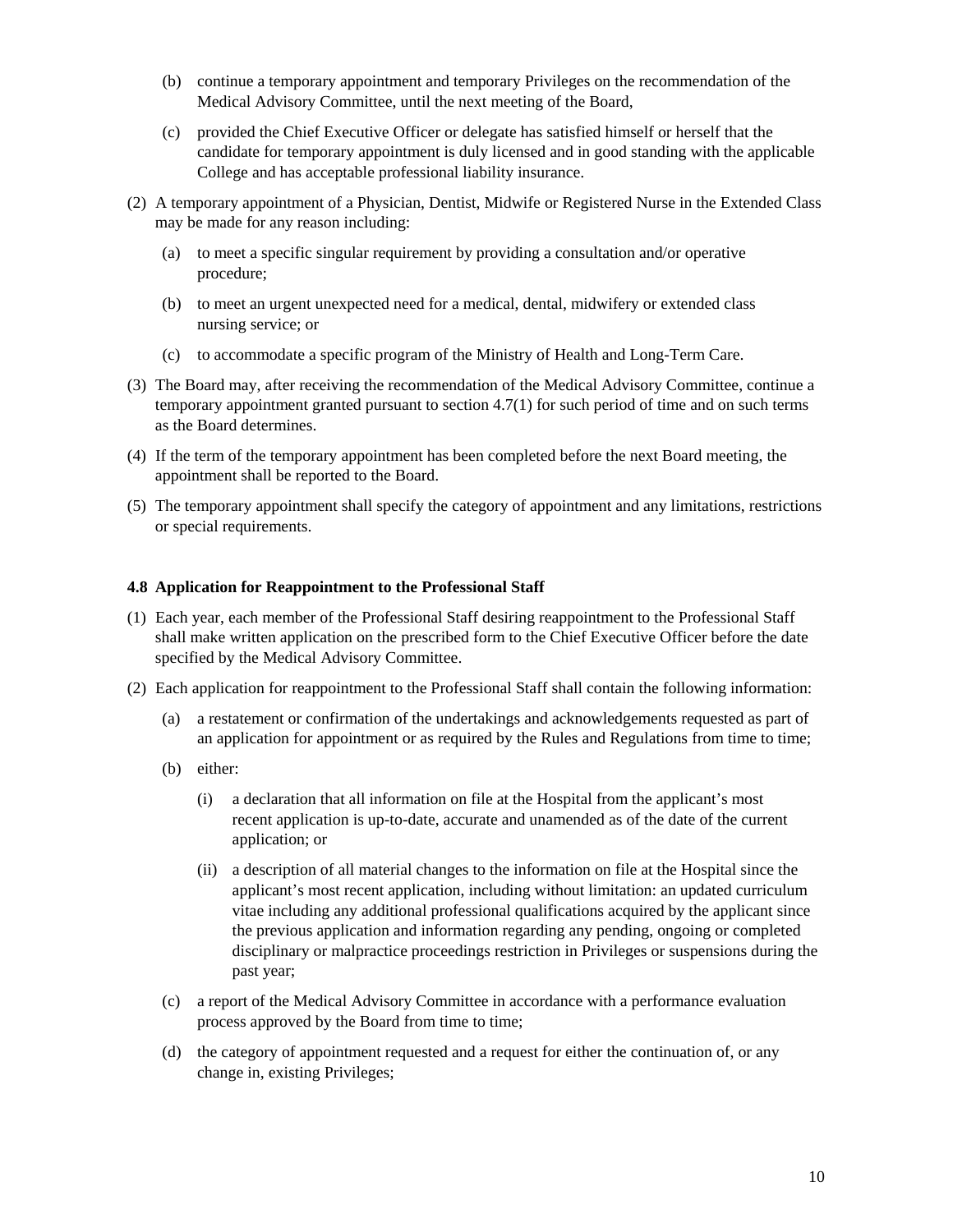- (e) if requested, a current Certificate of Professional Conduct or equivalent from the appropriate college or licensing body; and
- (f) such other information that the Board may require, from time to time, having given consideration to the recommendation of the Medical Advisory Committee.
- (3) In the case of any application for reappointment in which the applicant requests additional Privileges, each application for reappointment shall identify any required professional qualifications and confirm that the applicant holds such qualifications.
- (4) Application for reappointment shall be dealt with in accordance with the *Public Hospitals Act* and section 4.6 of this By-law.

#### **4.9 Qualifications and Criteria for Reappointment to the Professional Staff**

- (1) In order to be eligible for reappointment:
	- (a) the applicant shall continue to meet the qualifications and criteria set out in section 4.4;
	- (b) the applicant shall have conducted himself or herself in compliance with this By-law, the Hospital's mission, vision and values, Rules and Regulations and Policies;
	- (c) the applicant shall have demonstrated appropriate use of Hospital resources in accordance with the Professional Staff Human Resources Plan and the Rules and Regulations and Policies of the Corporation; and
	- (d) there shall be a continued need for the applicant's services under the Professional Staff Human Resources Plan, the Hospitals strategic plan and an Impact Analysis shall demonstrate that there are sufficient resources to accommodate the applicant.
- (2) As part of the annual performance review for reappointment the Medical Advisory Committee shall consider:

 (a) The skills, attitude and judgment of the applicant with reference to their professional responsibilities.

(b) The applicant's participation in continuing education.

 (c) The ability of the applicant to communicate with patients, their families and substitute decision makers and staff, together with information with respect to patient or staff complaints regarding the applicant, if any.

 (d) The applicant's ability to work and cooperate with, and relate to, in a collegial and professional manner, the Board, the Chief Executive Officer, the Chief of Staff, and other members of the Medical Advisory Committee, other members of the Professional Staff, the nursing staff, other healthcare practitioners and students within the Hospital and other employees of the Corporation.

- (e) The applicant's performance and discharge of:
	- (i) "on call" responsibilities;
	- (ii) staff and committee responsibilities;
	- (iii) clinical and, if applicable, academic responsibilities;
	- (iv) attendance requirements for Professional Staff meetings and committee meetings; and

 (v) monitoring patients, together with evidence of appropriate, timely and completed clinical record documentation.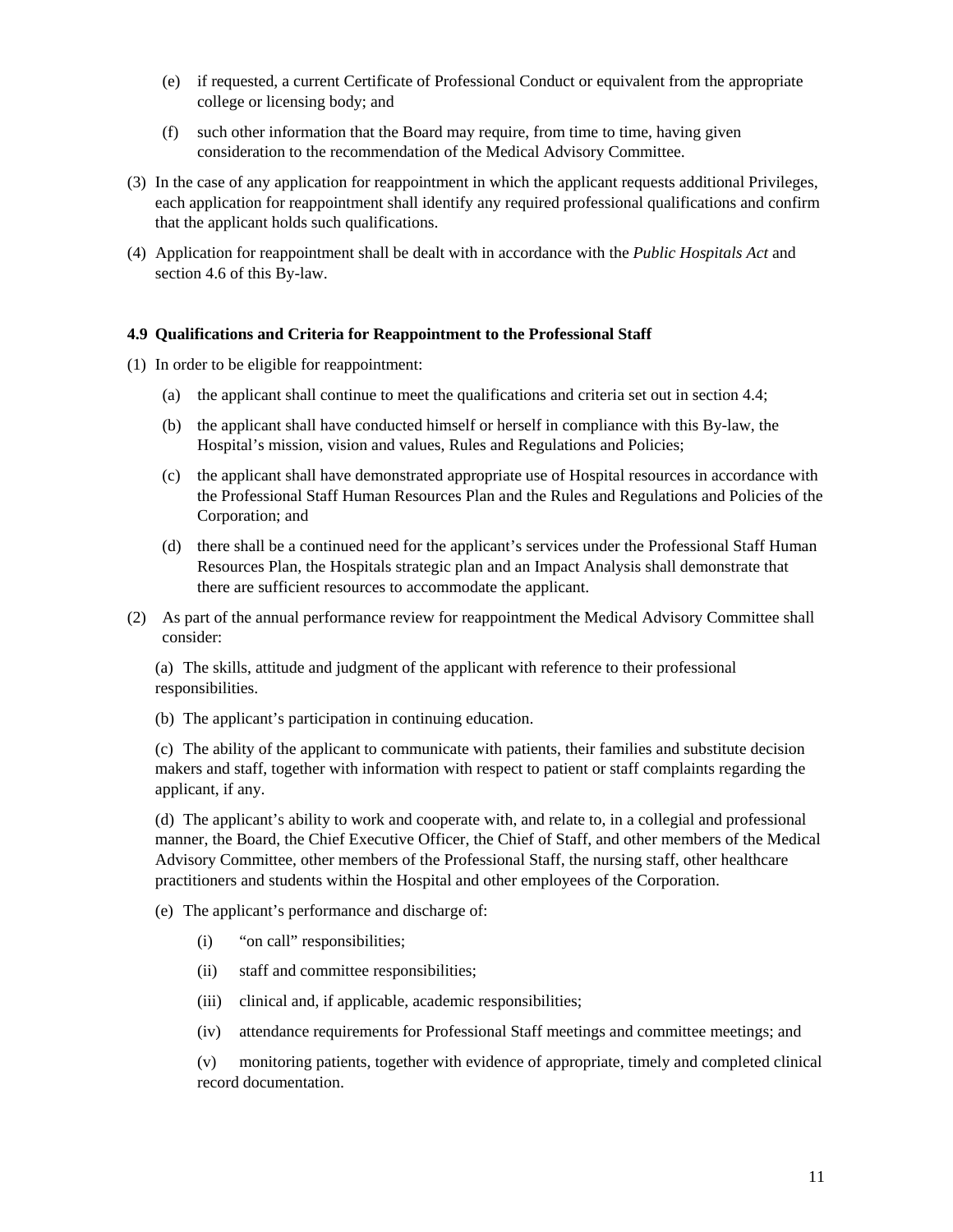- (f) Any quality of care or patient safety issues.
- (g) The applicant's health during the past year.

 (h) The applicant's plans for any changes in type or level of service provided and the reasons therefore.

- (f) The applicant's succession plans and/or retirement plans, if any.
- (g) The applicant's ability to supervise Professional Staff.
- (h) The applicant's appropriate and efficient use of Hospital resources.

 (i) The applicant's compliance with the *Public Hospitals Act* and the regulations thereunder, the Hospital's by-laws, Rules and Regulations and Policies and applicable legislation.

#### **4.10 Application for Change of Privileges**

- (1) Each member of the Professional Staff who wishes to change his or her Privileges, shall submit, on the prescribed form, to the Chief Executive Officer, an application listing the change of Privileges requested, and providing evidence of appropriate training and competence and such other matters as the Board may require.
- (2) The Chief Executive Officer shall refer any such application forthwith to the Medical Advisory Committee through the Chief of Staff or delegate, who shall keep a copy of each application received and shall then refer the original application forthwith to the chair of the Credentials Committee.
- (3) The Credentials Committee shall investigate the professional competence, verify the qualifications of the applicant for the Privileges requested, and shall submit a report of its findings to the Medical Advisory Committee at its next regular meeting. The report shall contain a list of Privileges, if any, that it recommends that the applicant be granted.
- (4) The application shall be processed in accordance with and subject to the requirements of sections 4.9 and subsections  $4.6(3)$  to  $4.6(10)$  of this By-law.

#### **4.11 Leave of Absence**

- (1) Upon request of a member of the Professional Staff, a leave of absence of up to twelve (12) months may be granted by the Board in the event of extended illness or disability of the member, or in other circumstances acceptable to the Board, upon recommendation of the Chief of Staff or delegate.
- (2) After returning from a leave of absence granted in accordance with subsection 4.11(1), the member of the Professional Staff may be required to produce a medical certificate of fitness and/or provide authorization for the release of any healthcare treatment records if requested and the Chief of Staff or delegate may impose such conditions on the Privileges granted to such member as he or she feels appropriate.
- (3) Following a leave of absence of longer than twelve (12) months, a member of the Professional Staff shall be required to make a new application for appointment to the Professional Staff in the manner and subject to the criteria set out in this By-law.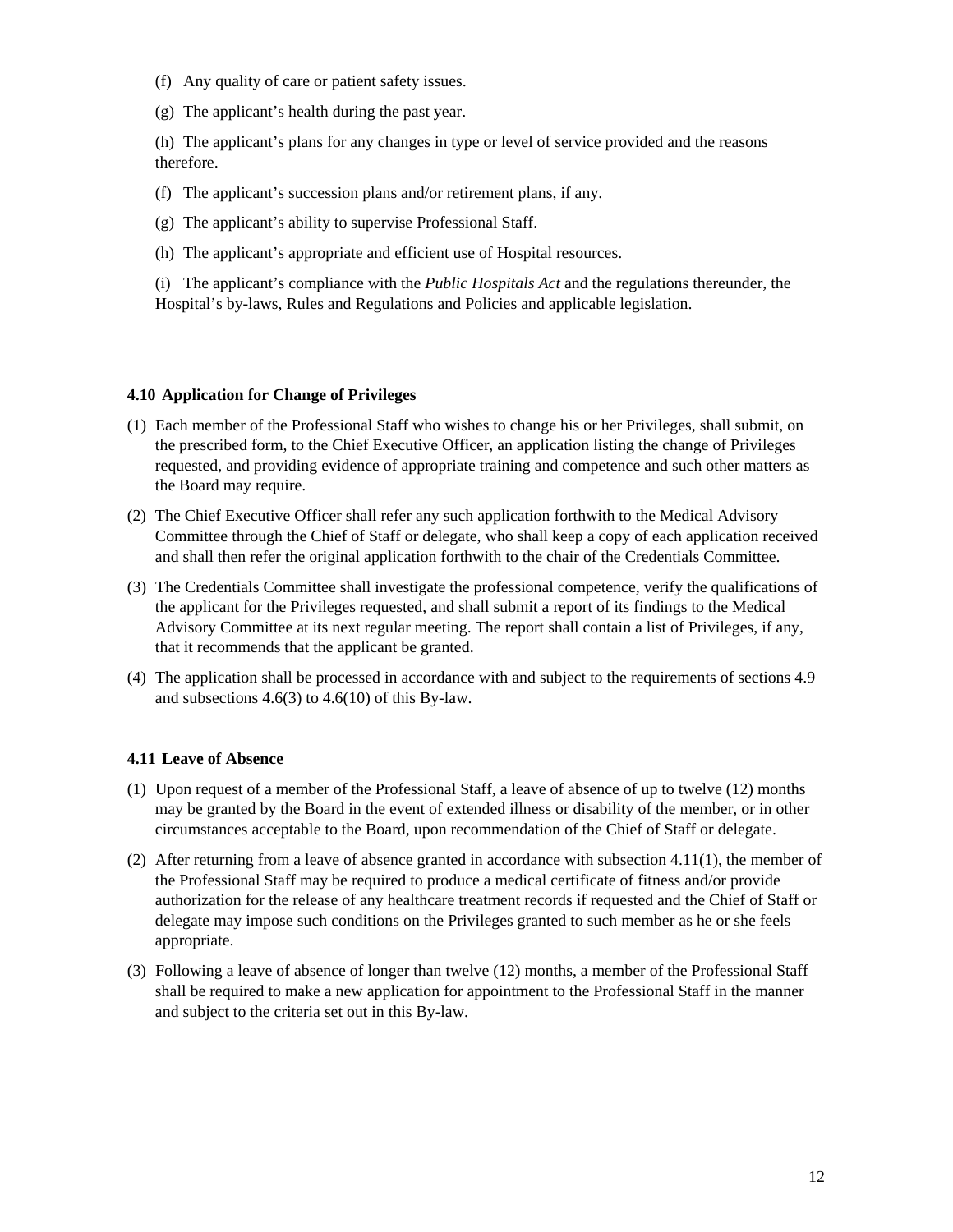# **Article 5**  Monitoring, Suspension and Revocation

#### **5.1 Monitoring Practices and Transfer of Care**

- (1) Any aspect of patient care or Professional Staff conduct being carried out in the Corporation may be reviewed without the approval of the member of the Professional Staff responsible for such care by the Chief of Staff or delegate or Chief of Department or delegate.
- (2) Where any member of the Professional Staff or Corporation staff believes that a member of the Professional Staff is incompetent, attempting to exceed his or her Privileges, incapable of providing a service that he or she is about to undertake, or acting in a manner that is disruptive and/or exposes or is reasonably likely to expose any patient, health care provider, employee or any other person at the Hospital to harm or injury, such individual shall communicate that belief forthwith to one of the Chief of Staff (or delegate), the Chief of the relevant Department (or delegate) and the Chief Executive Officer (or delegate), so that appropriate action can be taken.
- (3) The Chief of a Department or delegate, on notice to the Chief of Staff or delegate where he or she believes it to be in the best interest of the patient, shall have the authority to examine the condition and scrutinize the treatment of any patient in his or her Department and to make recommendations to the attending Professional Staff member or any consulting Professional Staff member involved in the patient's care and, if necessary, to the Medical Advisory Committee. If it is not practical to give prior notice to the Chief of Staff, notice shall be given as soon as possible.
- (4) If the Chief of Staff or delegate or Chief of a Department or delegate becomes aware that, in his or her opinion a serious problem exists in the diagnosis, care or treatment of a patient, the officer shall forthwith discuss the condition, diagnosis, care and treatment of the patient with the attending member of the Professional Staff. If changes in the diagnosis, care or treatment satisfactory to the Chief of Staff or delegate or the Chief of Department or delegate, as the case may be, are not made, he or she shall forthwith assume the duty of investigating, diagnosing, prescribing for and treating the patient.
- (5) Where the Chief of Staff or delegate or Chief of a Department or delegate has cause to take over the care of a patient, the Chief Executive Officer, the Chief of Staff or the Chief of the Department, as the case may be, and one other member of the Medical Advisory Committee, the attending member of the Professional Staff, and the patient or the patient's substitute decision maker shall be notified in accordance with the *Public Hospitals Act*. The Chief of Staff or delegate or the Chief of Department or delegate shall file a written report with the Medical Advisory Committee within forty eight (48) hours of his or her action.
- (6) Where the Medical Advisory Committee concurs in the opinion of the Chief of Staff or delegate or Chief of Department or delegate who has taken action under subsection 5.1(4) that the action was necessary, the Medical Advisory Committee shall forthwith make a detailed written report to the Chief Executive Officer of the problem and the action taken.

#### **5.2 Suspension, Restriction or Revocation of Privileges (Immediate or Non-Immediate Action)**

(1) The Board may, at any time, in a manner consistent with the *Public Hospitals Act* and this By-law, revoke or suspend any appointment of a member of the Professional Staff or revoke, suspend, restrict or otherwise deal with the Privileges of a member of the Professional Staff.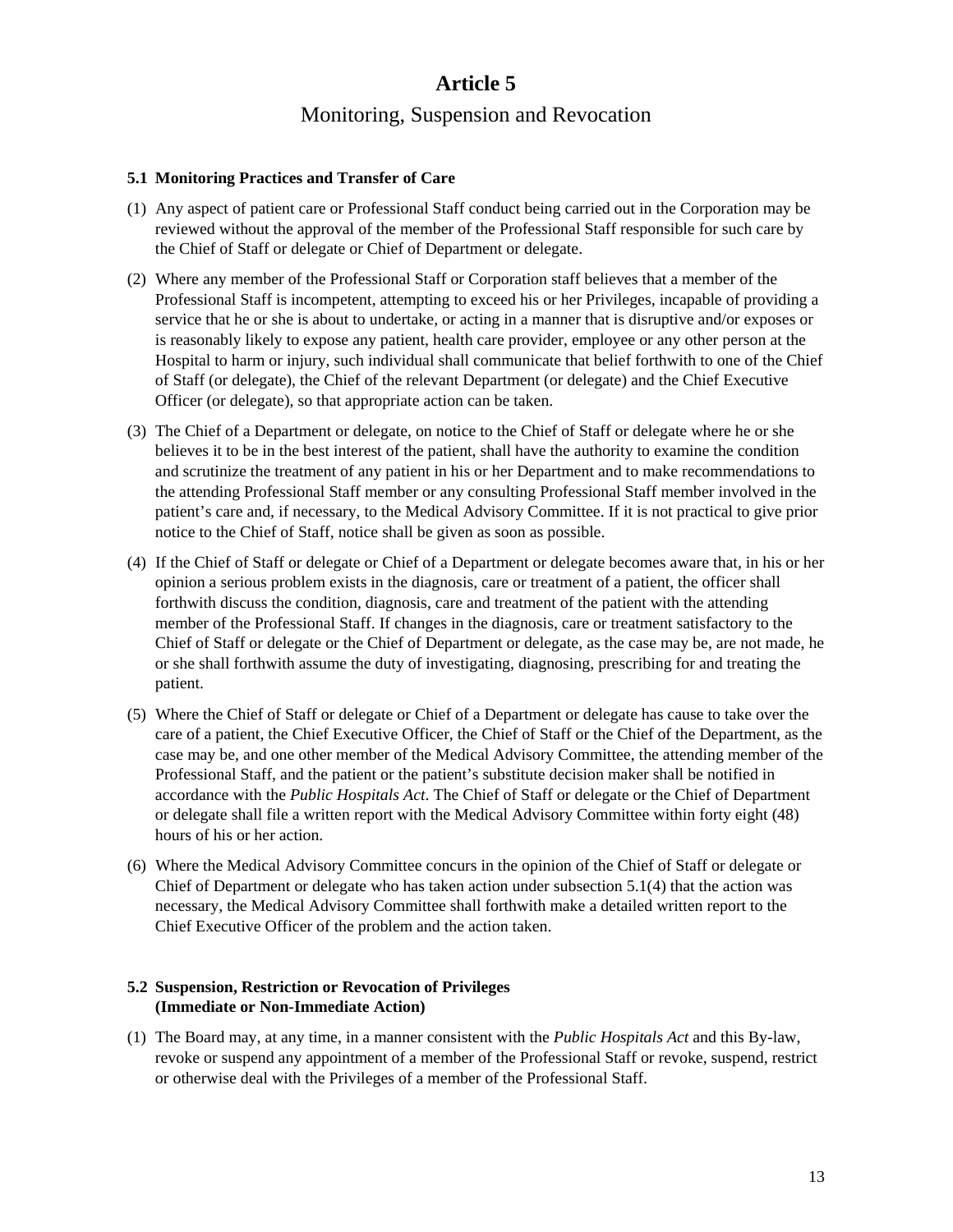- (2) Any administrative or leadership appointment of the member of the Professional Staff will automatically terminate upon the restriction, revocation or suspension of privileges or, revocation of appointment, unless otherwise determined by the Board.
- (3) The Chief Executive Officer or delegate or Chief of Staff or delegate may temporarily restrict or suspend the privileges of any member of the Professional Staff, in circumstances where in their opinion the member's conduct, performance or competence:
	- (a) fails to meet or comply with the criteria for annual reappointment; or
	- (b) exposes or is reasonably likely to expose any patient, health care provider, employee or any other person at the Hospital to harm or injury; or
	- (c) is or is reasonably likely to be, detrimental to patient safety or to the delivery of quality patient care within the Hospital or impact negatively on the operations of the Hospital; or
	- (d) fails to comply with the Hospital's by-laws, Rules and Regulations, or Policies, the *Public Hospitals Act* or any other relevant law.
- (4) Where either the Chief Executive Officer or delegate or the Chief of Staff or delegate takes action authorized in subsection 5.2(3), they shall first consult with the other of them, or the Chief of Department or delegate. If such prior consultation is not possible or practicable in the circumstances, they shall provide immediate notice to the other of them and the Chief of Department or delegate.
- (5) The suspension or restriction of privileges may be:
	- (a) immediate if necessary; or
	- (b) if not immediately necessary, may occur after an appropriate investigation is conducted; or
	- (c) may be recommended to the Medical Advisory Committee.
- (6) Where an investigation is conducted it may be assigned to an individual within the Hospital, the Medical Advisory Committee, a body within the Hospital other than the Medical Advisory Committee or an external consultant.
- (7) Where an application for appointment or reappointment is denied or, the privileges of a member of the Professional Staff have been restricted, suspended or revoked, by reason of incompetence, negligence or misconduct, or the member resigns from the Professional Staff during the course of an investigation into his or her competence, negligence or misconduct, the Chief Executive Officer shall prepare and forward a detailed written report to the member's regulatory body as soon as possible, and not later than thirty (30) days.

#### **5.3 Referral to Medical Advisory Committee for Recommendations**

- (1) Following the temporary restriction or suspension of privileges, or the recommendation for the restriction or suspension of privileges or the revocation of an appointment of a member of the Professional Staff the following process shall be followed:
	- (a) the Chief of the Department of which the individual is a member or an appropriate alternate designated by the Chief of Staff or delegate; or Chief of Staff or delegate; or Chief Executive Officer or delegate shall forthwith submit to the Medical Advisory Committee a written report on the action taken, or recommendation, as the case may be, with all relevant materials and/or information;
	- (b) a date for consideration of the matter will be set, not more than ten (10) days from the time the written report is received by the Medical Advisory Committee;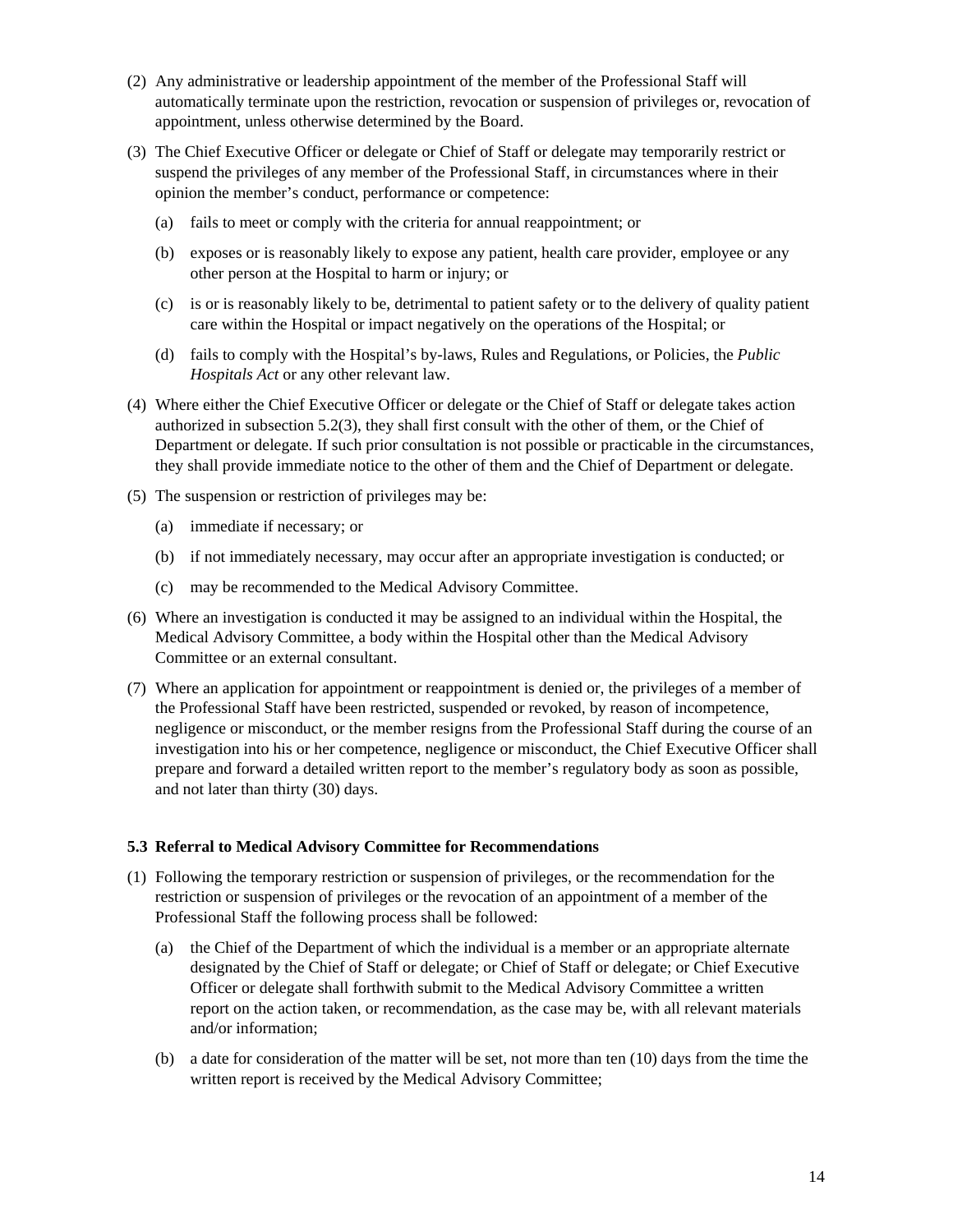- (c) the member shall be advised of the date upon which the Medical Advisory Committee will be considering the matter and may make submissions to the Medical Advisory Committee for consideration; and
- (d) the timeframe for the Medical Advisory Committee considering the matter may be extended if the Medical Advisory Committee considers it appropriate to do so.
- (2) When considering the matter, the Medical Advisory Committee may:
	- (a) set aside the restriction or suspension of privileges; or
	- (b) recommend to the Board a suspension or revocation of the appointment or a restriction, suspension or revocation of privileges on such terms as it deems appropriate.

 Notwithstanding the above, the Medical Advisory Committee may also refer the matter to a committee of the Medical Advisory Committee.

- (3) If the Medical Advisory Committee recommends the continuation of the restriction or suspension or a revocation of Privileges or recommends a revocation of appointment and/or makes further recommendations concerning the matters considered at its meeting, the Medical Advisory Committee shall give written notice of its recommendation to the member of the Professional Staff and to the Board, in accordance with the *Public Hospitals Act*.
- (4) The notice shall inform the member of the Professional Staff that he or she is entitled to:
	- (a) written reasons for the recommendation if a request is received by the Medical Advisory Committee within seven (7) days of the member's receipt of the notice of the recommendation; and
	- (b) a hearing before the Board if a written request is received by the Board and the Medical Advisory Committee within seven (7) days of the receipt by the member of the written reasons requested.

# **Article 6**  Board Hearing

#### **6.1 Board Hearing**

- (1) A hearing by the Board shall be held when one of the following occurs:
	- (a) the Medical Advisory Committee recommends to the Board that an application for appointment, reappointment or requested Privileges not be granted and the applicant requests a hearing in accordance with the *Public Hospitals Act*; or
	- (b) the Medical Advisory Committee makes a recommendation to the Board that the Privileges of a member of the Professional Staff be restricted, suspended or revoked or an appointment be revoked and the member requests a hearing.
- (2) The Board will name a place and time for the hearing.
- (3) Subject to subsection 6.1(4), the Board hearing will be held as soon as practicable but not later than twenty eight (28) days after the Board receives the written notice from the member or applicant requesting the hearing.
- (4) The Board may extend the time for the hearing date if it is considered appropriate.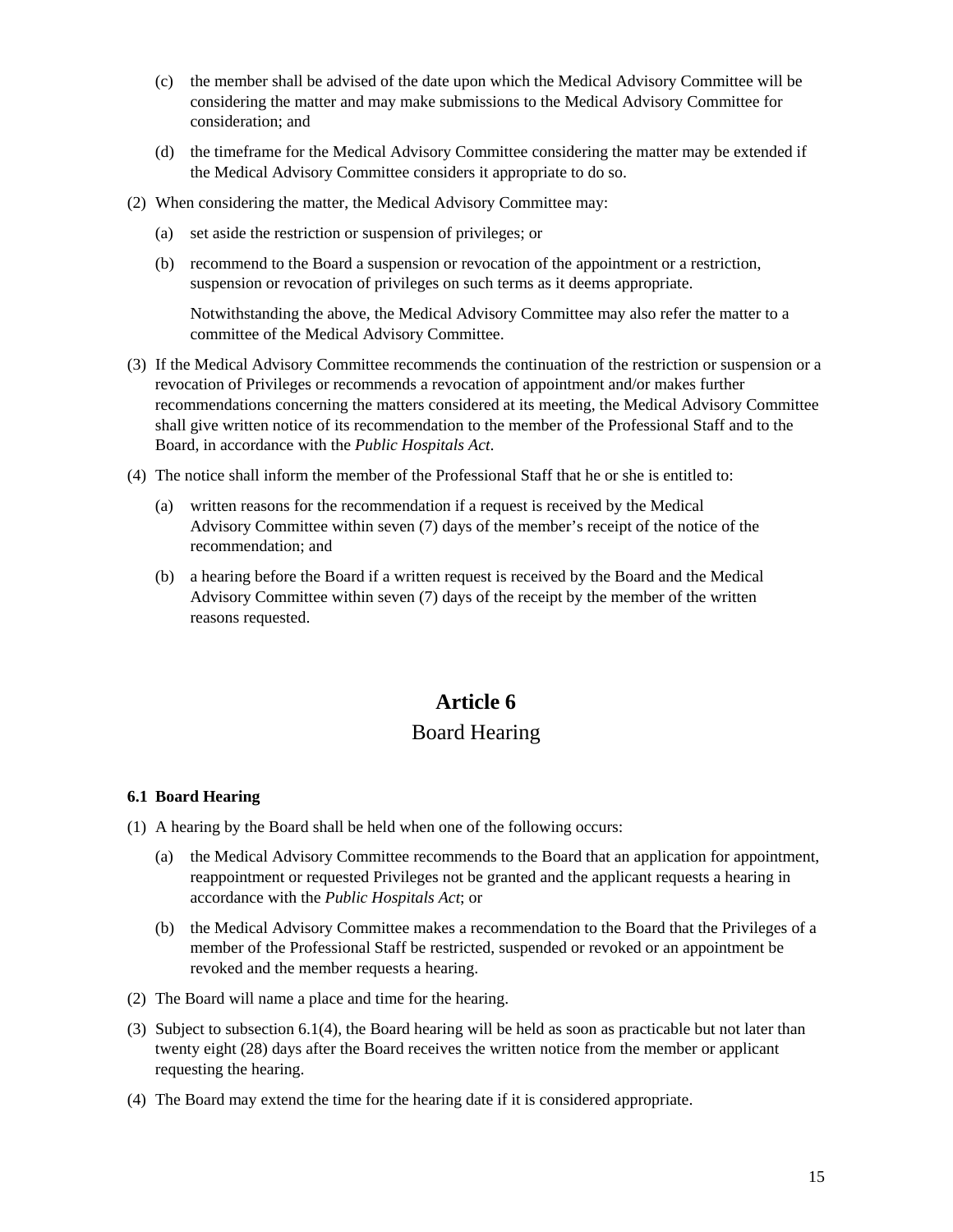- (5) The Board will give written notice of the hearing to the applicant or member and to the Medical Advisory Committee at least seven (7) days before the hearing date.
- (6) The notice of the Board hearing will include:
	- (a) the place and time of the hearing;
	- (b) the purpose of the hearing;
	- (c) a statement that the applicant or member and Medical Advisory Committee will be afforded an opportunity to examine prior to the hearing, any written or documentary evidence that will be produced, or any reports the contents of which will be given in evidence at the hearing;
	- (d) a statement that the applicant or member may proceed in person or be represented by counsel, call witnesses and tender documents in evidence in support of his or her case;
	- (e) a statement that the time for the hearing may be extended by the Board on the application of any party; and
	- (f) a statement that if the applicant or member does not attend the meeting, the Board may proceed in the absence of the applicant or member, and the applicant or member will not be entitled to any further notice in the hearing.
- (7) The parties to the Board hearing are the applicant or member, the Medical Advisory Committee and such other persons as the Board may specify.
- (8) The applicant or member requiring a hearing and the Medical Advisory Committee shall be afforded an opportunity to examine, prior to the hearing, any written or documentary evidence that will be produced, or any reports the contents of which will be used in evidence.
- (9) Members of the Board holding the hearing will not have taken part in any investigation or consideration of the subject matter of the hearing and will not communicate directly or indirectly in relation to the subject matter of the hearing with any person or with any party or their representative, except upon notice to and an opportunity for all parties to participate. Despite the foregoing, the Board may obtain legal advice.
- (10) The findings of fact of the Board pursuant to a hearing will be based exclusively on evidence admissible or matters that may be noticed under the *Statutory Powers Procedure Act*.
- (11) No member of the Board will participate in a decision of the Board pursuant to a hearing unless they are present throughout the hearing and heard the evidence and argument of the parties and, except with the consent of the parties, no decision of the Board will be given unless all members so present participate in the decision.
- (12) The Board shall make a decision to follow, amend or not follow the recommendation of the Medical Advisory Committee. The Board, in determining whether to make any appointment or reappointment to the Professional Staff or approve any request for a change in Privileges shall take into account the recommendation of the Medical Advisory Committee and such other considerations it, in its discretion, considers relevant including, but not limited to, the Professional Staff Human Resources Plan, Impact Analysis, strategic plan and the Corporation's ability to operate within its resources.
- (13) A written copy of the decision of the Board will be provided to the applicant or member and to the Medical Advisory Committee.
- (14) Service of a notice to the parties may be made personally or by registered mail addressed to the person to be served at their last known address and, where notice is served by registered mail, it will be deemed that the notice was served on the third (3rd) day after the day of mailing unless the person to be served establishes that they did not, acting in good faith, through absence, accident, illness or other causes beyond their control, receive it until a later date.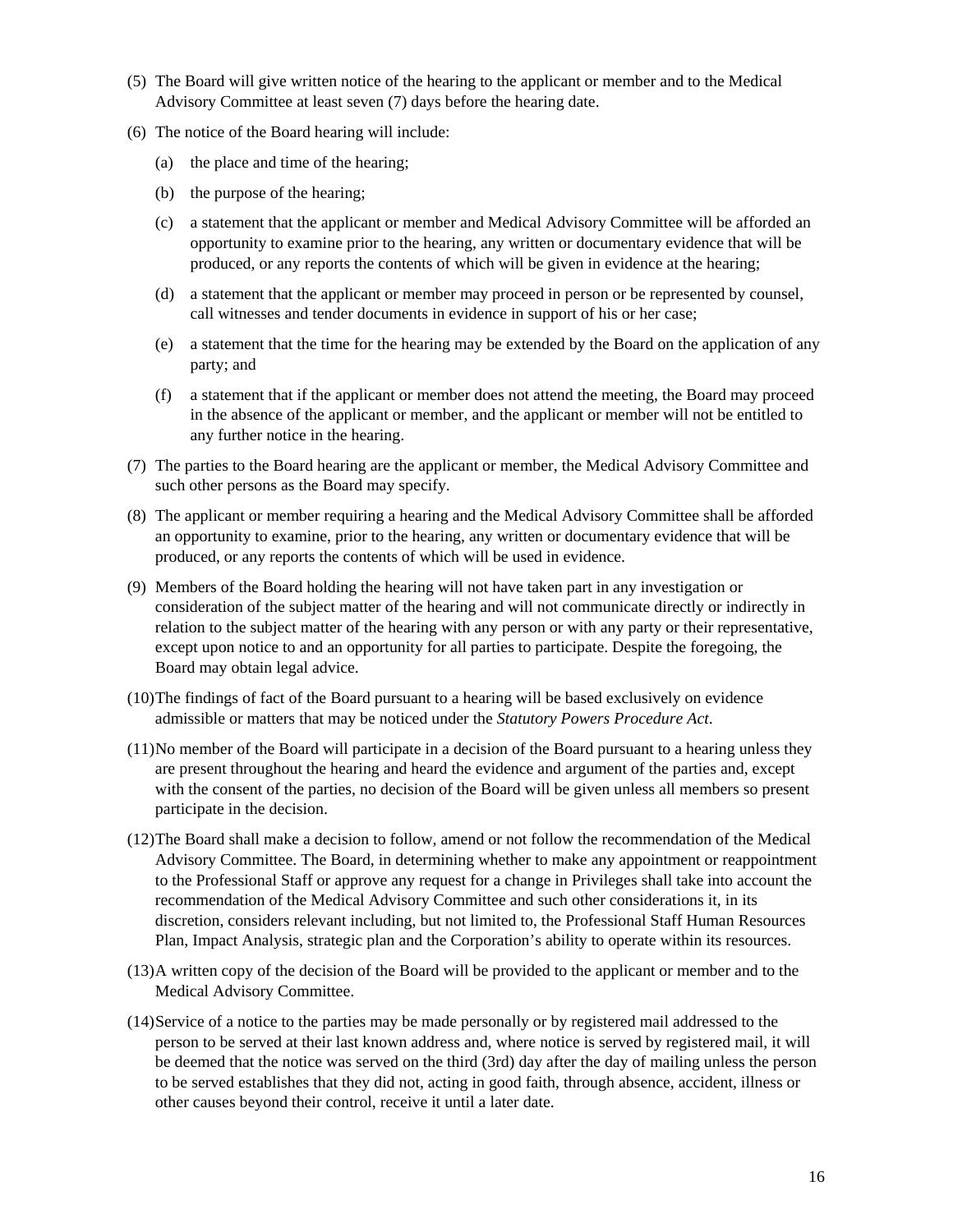# **Article 7**  Professional Staff Categories and Duties

#### **7.1 Professional Staff Categories**

- (1) The Medical Staff, Dental Staff and Midwifery Staff shall be divided into the following groups:
	- (a) Active;
	- (b) Associate;
	- (c) Courtesy;
	- (d) Locum Tenens; and
	- (e) such categories as may be determined by the Board from time to time having given consideration to the recommendation of the Medical Advisory Committee.
- (2) The Extended Class Nursing Staff may be divided into such categories as the Board may from time to time determine having given consideration to the recommendation of the Medical Advisory Committee.

### **7.2 Active Staff**

- (1) The Active Staff shall consist of those Physicians, Dentists and Midwives appointed to the Active Staff by the Board and who have completed satisfactory service as Associate Staff of at least one (1) year or who the Board, on the recommendation of the Medical Advisory Committee, appoints directly to the Active Staff.
- (2) Except where approved by the Board, no Physician, Dentist or Midwife with an active staff appointment at another Hospital, shall be appointed to the Active Staff.
- (3) Each member of the Active Staff shall:
	- (a) have admitting Privileges unless otherwise specified in their appointment;
	- (b) attend patients and undertake treatment and operative procedures only in accordance with the kind and degree of Privileges granted by the Board;
	- (c) be responsible to the Chief of Staff for all aspects of patient care;
	- (d) act as a supervisor of other members of the Medical Staff, Dental Staff, Midwifery Staff or Extended Class Nursing Staff when requested by the Chief of Staff or delegate or the Chief of the Department to which they have been assigned;
	- (e) fulfil such on-call requirements as may be established by the Medical Advisory Committee and in accordance with the Professional Staff Human Resource Plan and the Rules and Regulations and Policies;
	- (f) perform such other duties as may be prescribed by the Medical Advisory Committee or requested by the Chief of Staff or Chief of the relevant Department from time to time;
	- (g) if a Physician, be entitled to attend and vote at meetings of the Professional Staff and be eligible to be an elected or appointed officer of the Professional Staff; and
	- (h) if a Dentist or Midwife, be entitled to attend meetings of the Professional Staff but shall not have a vote or be eligible to hold an elected or appointed office of the Professional Staff.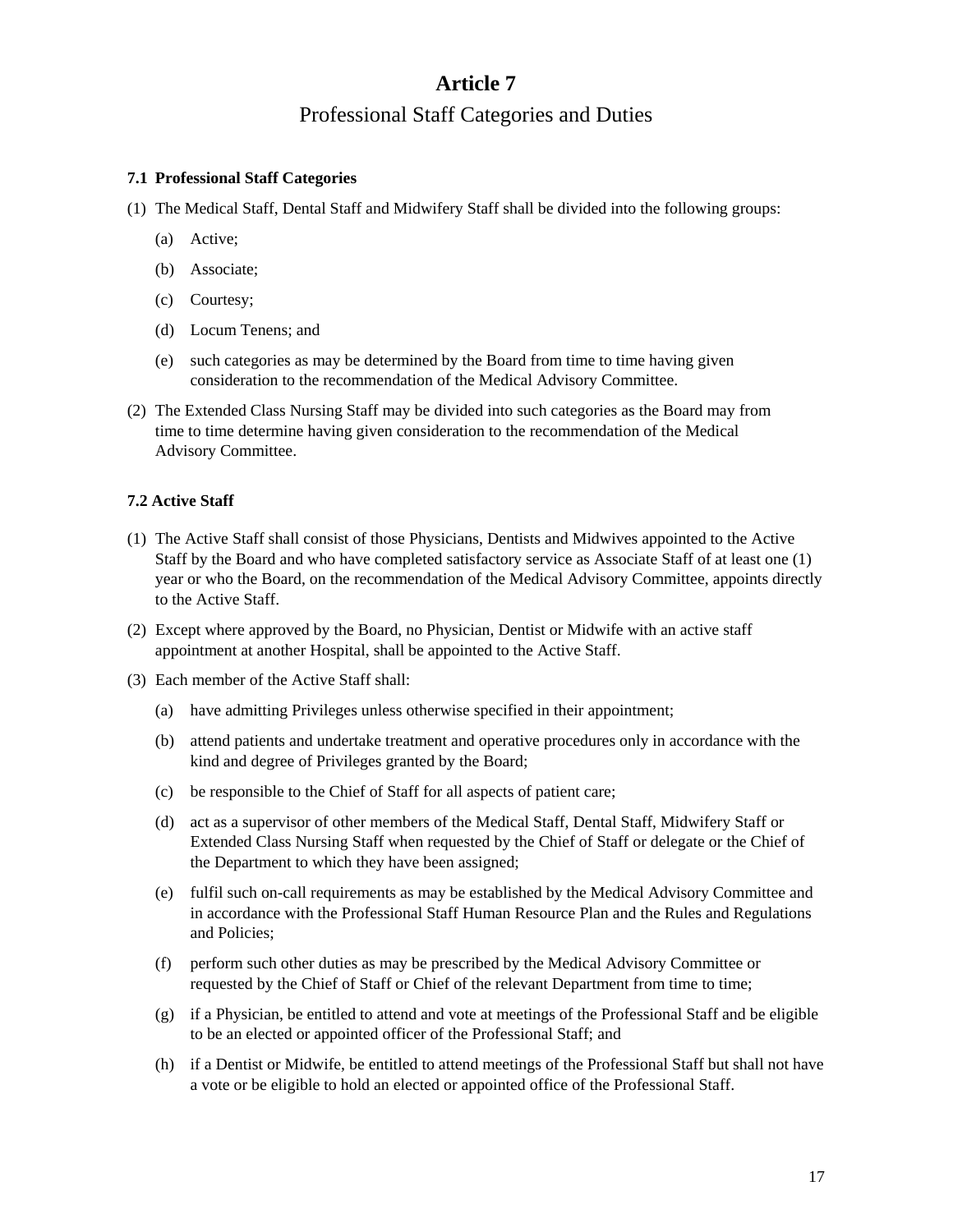#### **7.3 Associate Staff**

- (1) Physicians, Dentists or Midwives who are applying for appointment to the Active Staff, subject otherwise to the determination of the Board, will be assigned to the Associate Staff. In no event shall an appointment to the Associate Staff extend beyond two (2) years.
- (2) Each member of the Associate Staff shall:
	- (a) have admitting Privileges unless otherwise specified in their appointment;
	- (b) work under the supervision of an Active Staff member named by the Chief of Staff or delegate to whom he or she has been assigned;
	- (c) undertake such duties in respect of patients as may be specified by the Chief of Staff or delegate, and, if appropriate, by the Chief of the relevant Department to which they have been assigned;
	- (d) fulfil such on call requirements as may be established by the Medical Advisory Committee and in accordance with the Professional Staff Human Resources Plan and the Rules and Regulations and Policies;
	- (e) perform such other duties as may be prescribed by the Medical Advisory Committee or requested by the Chief of Staff or delegate or Chief of the relevant Department from time to time;
	- (f) if a Physician, be entitled to attend Professional Staff meetings but shall not be eligible to vote at a Professional Staff meeting or be an elected or appointed officer of the Professional Staff; and
	- (g) if a Dentist or Midwife, be entitled to attend Professional Staff meetings but shall not have a vote at Professional Staff meetings and shall not be eligible to hold an elected or appointed office of the Professional Staff.
- (3) (a) At six (6) month intervals following the appointment of an Associate Staff member to the Professional Staff, the Active Staff member by whom the Associate Staff member has been supervised shall complete a performance evaluation and shall make a written report to the Chief of Staff or delegate, concerning:
	- (i) the knowledge and skill that has been shown by the Associate Staff member;
	- (ii) the nature and quality of his or her work in the Corporation; and
	- (iii) his or her performance and compliance with the criteria set out in subsection 4.4(2).

The Chief of Staff or delegate shall forward such report to the Credentials Committee.

- (b) Upon receipt of the report referred to in subsection  $7.3(3)(a)$ , the appointment of the member of the Associate Staff shall be reviewed by the Credentials Committee, which shall make a recommendation to the Medical Advisory Committee.
- (c) If any report made under subsections  $7.3(3)(a)$  or  $7.3(3)(b)$  is not favourable to the Associate Staff member, the Medical Advisory Committee may recommend the appointment of the Associate Staff member be terminated.
- (d) No member of the Associate Staff shall be recommended for appointment to the Active Staff unless they have been a member of the Associate Staff for at least one (1) year. In no event shall an appointment to the Associate Staff be continued for more than two (2) years.

### **7.4 Courtesy Staff**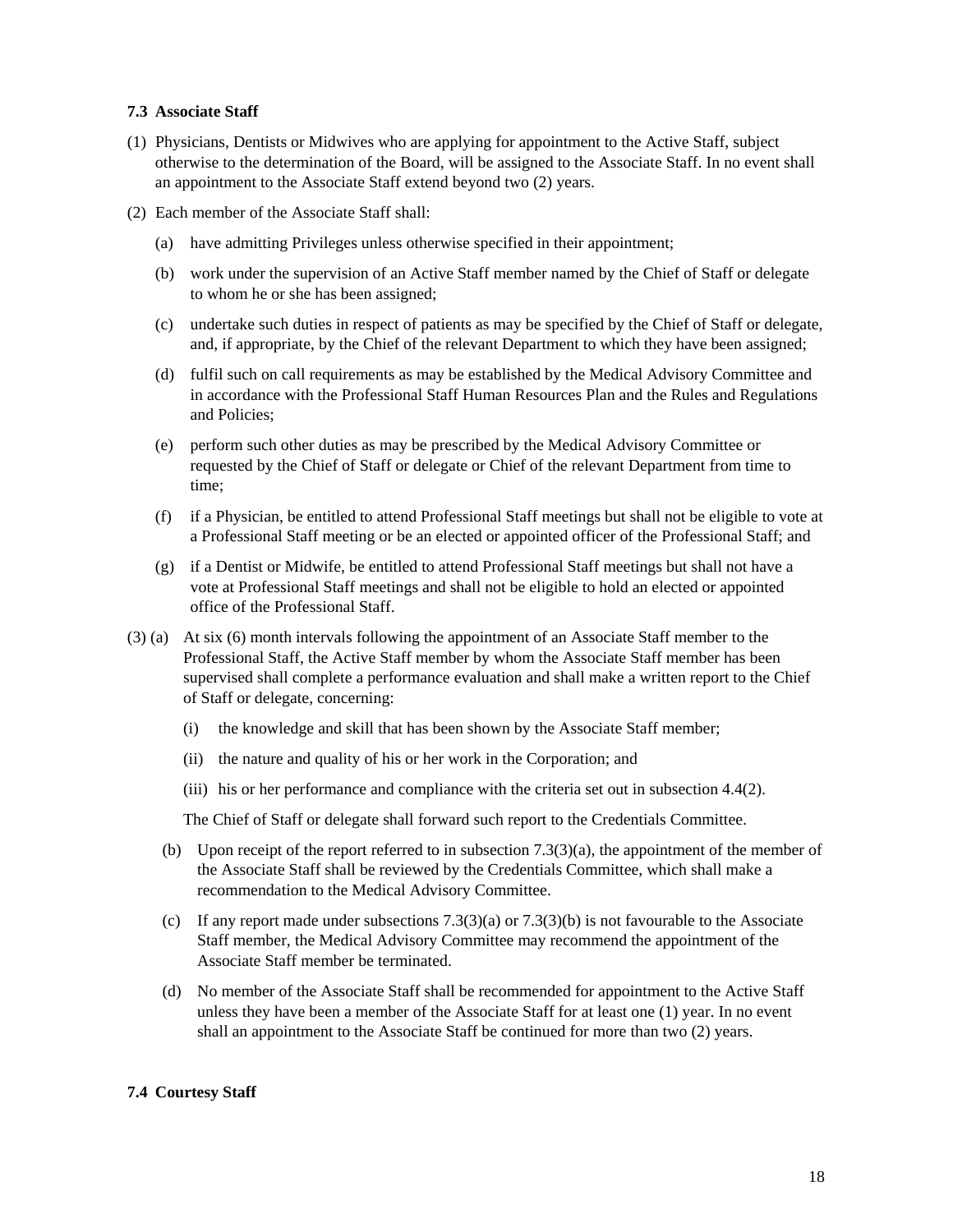- (1) The Courtesy Staff shall consist of those Physicians, Dentists and Midwives appointed by the Board to the Courtesy Staff in one or more of the following circumstances:
	- (a) the applicant meets a specific service need of the Corporation; or
	- (b) where the Board deems it otherwise advisable and in the best interests of the Corporation.
- (2) Members of the Courtesy Staff shall:
	- (a) have such limited Privileges as may be granted by the Board on an individual basis;
	- (b) attend patients and undertake treatment and operative procedures only in accordance with the kind and degree of Privileges granted by the Board;
	- (c) have privileges to admit patients, as may be granted by the Board, only under specified circumstances;
	- (d) be responsible to the Chief of Staff for all aspects of patient care; and
	- e) be entitled to attend Professional Staff meetings but shall not have a vote at Professional Staff meetings and shall not be eligible to hold an elected or appointed office of the Professional Staff.

#### **7.5 Locum Tenens Staff**

- (1) Locum Tenens Staff consist of Physicians, Dentists or Midwives who have been admitted to the Locum Tenens Staff by the Board in order to meet specific clinical needs for a defined period of time in one or more of the following circumstances:
	- (a) to be a planned replacement for a Physician, Dentist or Midwife for specified period of time; or
	- (b) to provide episodic or limited surgical or consulting services.
- (2) The appointment of a Physician, Dentist or Midwife as a member of the Locum Tenens Staff may be for up to one (1) year subject to renewal for a further period of up to one (1) additional year. The Board, having considered the recommendation of the Medical Advisory Committee may permit renewal beyond two (2) years in exceptional circumstances.
- (3) A Locum Tenens Staff shall:
	- (a) have admitting Privileges unless otherwise specified in their appointment;
	- (b) work under the supervision of an Active Staff member assigned by the Chief of Staff or delegate; and
	- (c) attend patients and undertake treatment and operative procedures only in accordance with the kind and degree of Privileges granted by the Board.
- (4) Locum Tenens Staff shall not, subject to determination by the Board in each individual case, attend or vote at Professional Staff meetings or be elected or appointed to any office of the Professional Staff.

#### **7.6 Extended Class Nursing Staff**

- (1) The Board, having given consideration to the advice of the Medical Advisory Committee, will delineate the Privileges for each member of the Extended Class Nursing Staff who is not an employee of the Corporation.
- (2) (a) Each new applicant for appointment to the Extended Class Nursing Staff shall be appointed for an initial probationary period of six (6) months.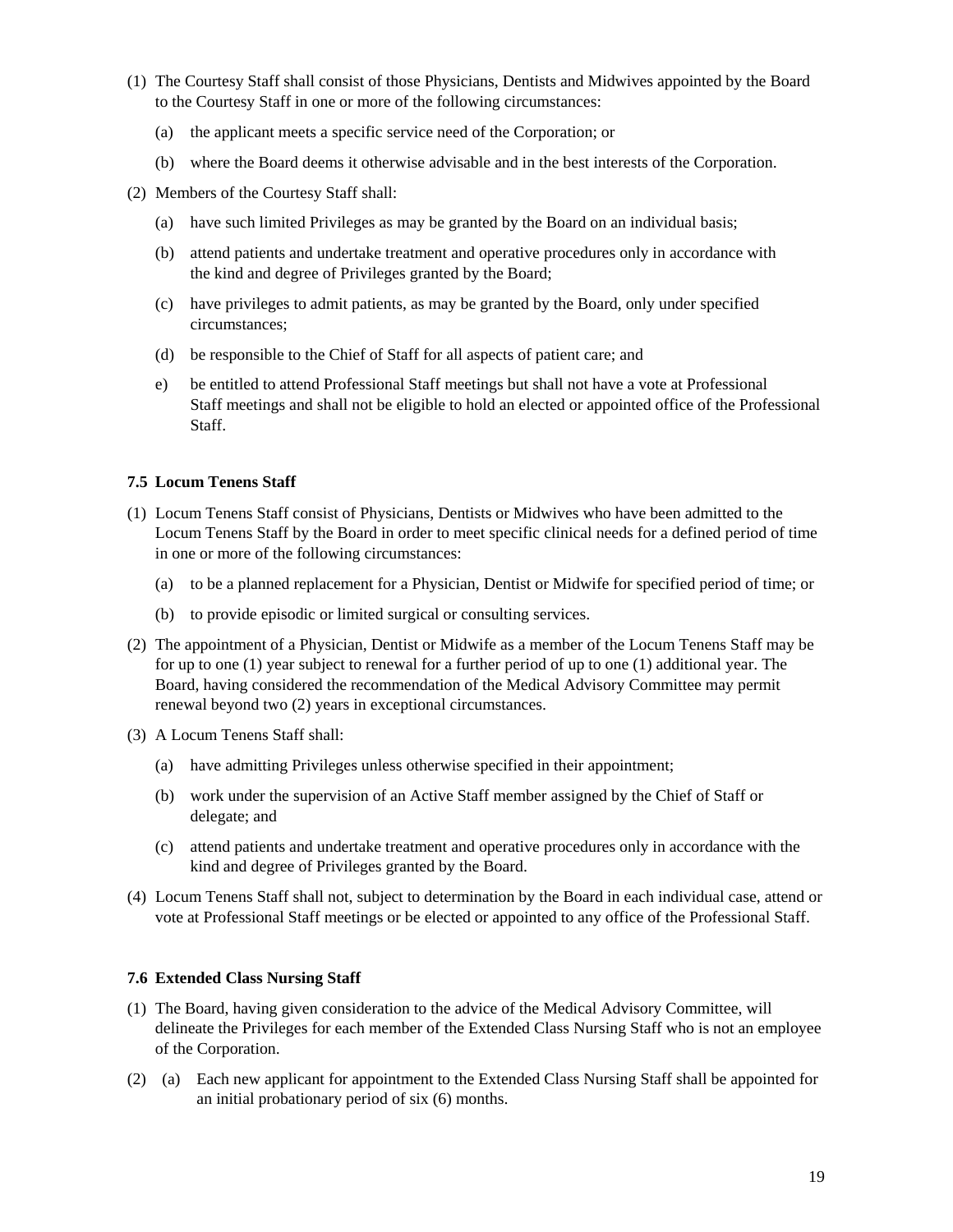- (b) Prior to completion of the six (6) month probationary period, a performance evaluation for a member of the Extended Class Nursing Staff shall be completed by the Chief of Staff, or delegate, concerning the knowledge and skill that has been shown by the Extended Class Nursing Staff member, the nature and quality of his or her work and his or her performance and compliance with the criteria set out in subsection 4.4(2) and such report shall be forwarded to the Credentials Committee.
- (c) The Credential Committee shall review the report referred to in subsection 7.6(2)(b) and shall make a recommendation to the Medical Advisory Committee which shall in turn make a recommendation to the Board.
- (3) A member of the Extended Class Nursing Staff shall be entitled to attend but not vote at Professional Staff meetings and shall not be eligible to hold an elected or appointed office in the Professional Staff.

#### **7.7 Duties of Professional Staff**

- (1) Each member of the Professional Staff:
	- (a) is accountable to and shall recognize the authority of the Board through and with the Chief of Staff, Chief of Department and Chief Executive Officer.
	- (b) shall co-operate with, respect the authority of and be accountable to:
		- (i) the Chief of Staff and the Medical Advisory Committee;
		- (ii) the Chiefs of Department;
		- (iii) the Chief Executive Officer; and
	- (c) shall perform the duties, undertake the responsibility and comply with the provisions set out in this By-law and the Rules and Regulations and Policies.
- (2) Each member of the Professional Staff shall:
	- (a) attend and treat patient within the limits of the Privileges granted unless the Privileges are otherwise restricted;
	- (b) adhere to the highest ethical standards of their profession;
	- (c) respect the mission, vision and values of the Corporation;
	- (d) fulfill the "on-call" requirements of the Hospital as scheduled by the Chief of Staff or Chief of Department, as applicable;
	- (e) work and cooperate with others in a collegial manner consistent with the Hospital's mission, vision and values;
	- (f) participate in quality and patient safety initiatives;
	- (g) prepare and complete patient records in accordance with the Rules and Regulations, Policies, applicable legislation and accepted industry standards;
	- (h) serve as may be requested on various Hospital committees and Medical Advisory Committee sub-committees;
	- (i) participate in annual and any enhanced periodic performance evaluations and provide such releases and consents as will enable such evaluations to be conducted;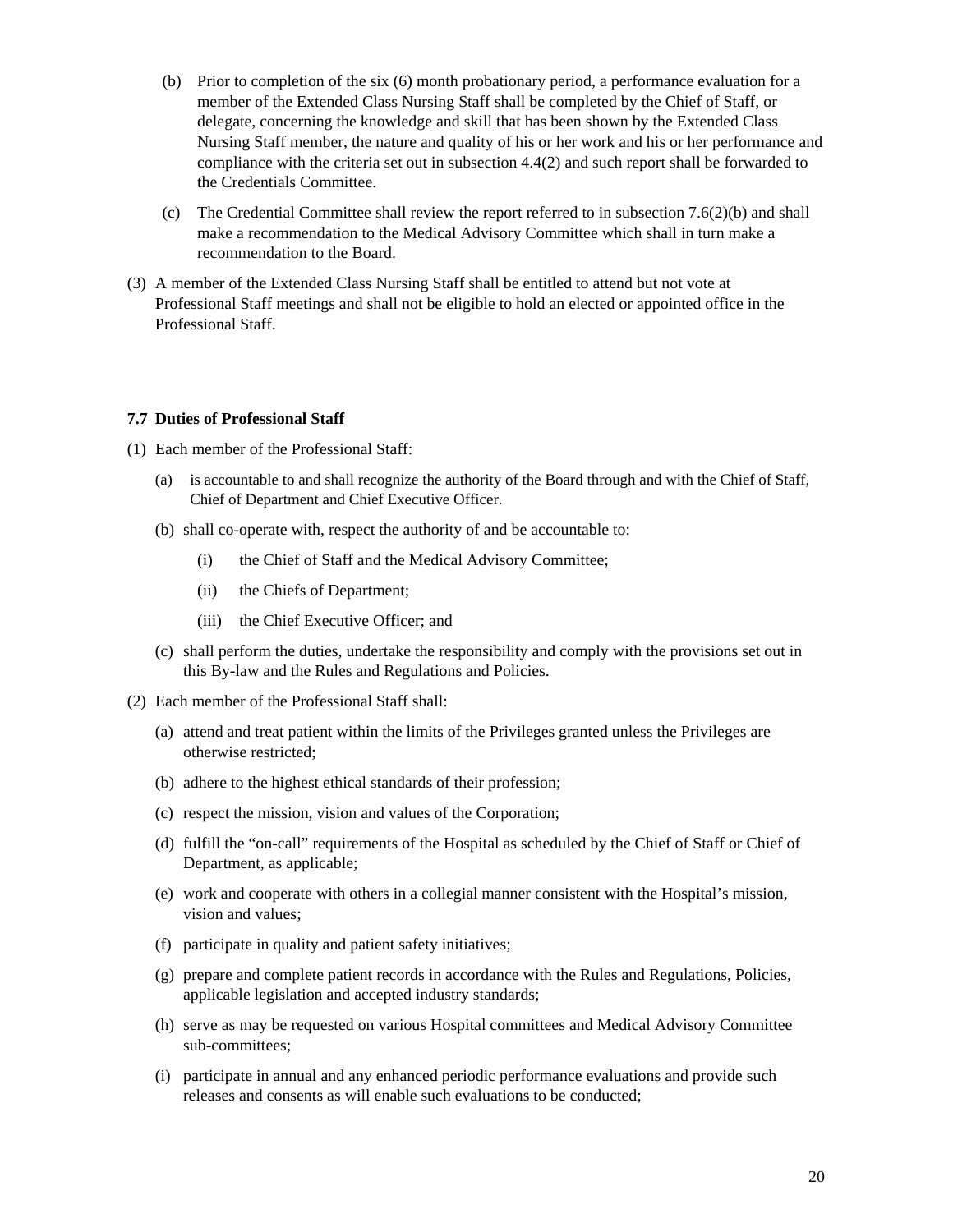- (j) participate in continuing education as required by the Medical Advisory Committee and/or regulatory or licensing authority;
- (k) comply with applicable legislation and the by-laws, the Rules and Regulations and the Policies of the Hospital;
- (l) maintain professional practice liability insurance satisfactory to the Board and notify the Board in writing through the Chief Executive Officer of any change in professional liability insurance;
- (m) notify the Board in writing through the Chief Executive Officer or delegate of any additional professional degrees or qualifications obtained by the member or of any change in the licence to practice medicine, dentistry, midwifery or extended class nursing made by their governing College or licensing authority;
- (n) meet the attendance obligations, if any, for Hospital committees and/or Professional Staff meetings, as applicable;
- (o) ensure that any concerns relating to the operations of the Hospital are raised and considered through the proper channels of communication within the Hospital such as the Chief of Staff, Chiefs of Department, Medical Advisory Committee, Chief Executive Officer and/or the Board;
- (p) provide the Chief of Staff with three (3) months notice of the members' intention to resign or restrict the member's Privileges; and
- (q) perform such other duties as may, from time to time, be prescribed by or under the authority of the Chief of Staff, Chief of Department, Chief Executive Officer and/or Medical Advisory Committee.

# **Article 8**

# Departments and Divisions

#### **8.1 Professional Staff Departments**

- (1) The Professional Staff may be organized into such Departments as may be approved by the Board from time to time.
- (2) Each Professional Staff member will be appointed to a minimum of one (1) of the Departments. Appointment may extend to one (1) or more additional Departments.

#### **8.2 Changes to Departments and Divisions**

The Board may at any time, after consultation with the Medical Advisory Committee, create Departments, amalgamate Departments, or disband Departments.

# **Article 9**

## Leadership Positions

#### **9.1 Professional Staff Leadership Positions**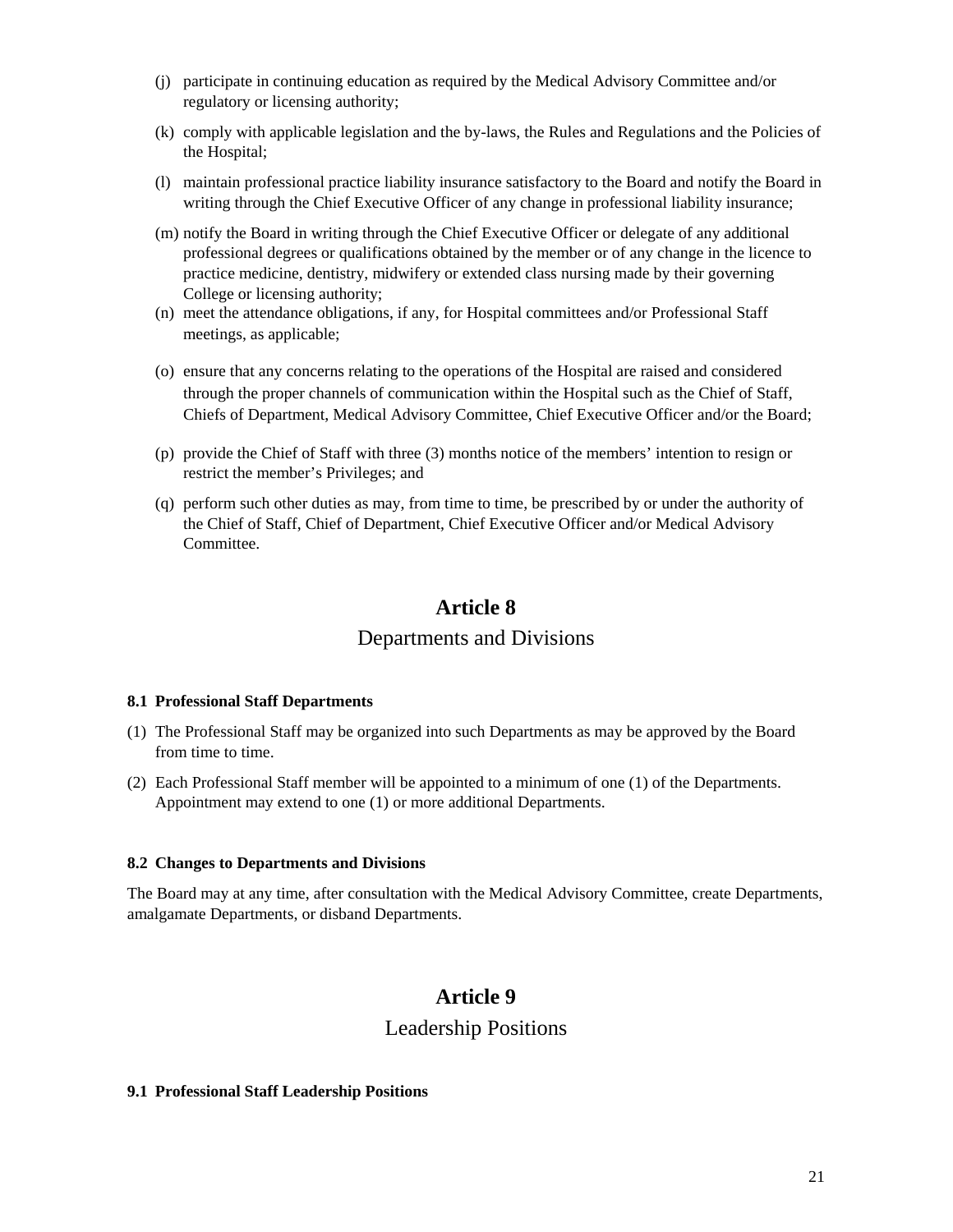- (1) The following positions shall be appointed in accordance with this By-law:
	- (a) Chief of Staff; and
	- (b) where the Professional Staff has been organized into Departments, Chiefs of Department.
- (2) Notwithstanding any other provision in this By-law, in the event that the term of office of any person referred to in this section shall expire before a successor is appointed the appointment of the incumbent may be extended.
- (3) An appointment to any position referred to in subsections 9.1(1) or 9.1(2) may be made on an acting or interim basis where there is a vacancy in any office referred to in this section or while the person holding any such office is absent or unable to act.
- (4) An appointment to any position referred to in subsections 9.1(1) or 9.1(2) may be revoked at any time by the Board.

#### **9.2 Appointment of Chief of Staff**

- (1) The Board shall appoint a member of the active Medical Staff to be the Chief of Staff, after giving consideration to the recommendations of the Governance Committee, which shall seek the advice of the Medical Advisory Committee.
- (2) Subject to annual confirmation by the Board, an appointment made under 9.2(1) shall be for a term of two years, but the Chief of Staff shall hold office until a successor is appointed.

#### **9.3 Responsibilities and Duties of the Chief of Staff**

- (1) The Chief of Staff shall:
	- (a) be a member of the Board, (non-voting, effective January 1, 2011);
	- (b) be the Chair of the Medical Advisory Committee;
	- (c) be an *ex-officio* member of all Medical Advisory Committee sub-committees; and
	- (d) report regularly to the Board on the work and recommendations of the Medical Advisory Committee.
- (2) The Chair of the Medical Advisory Committee shall, in consultation with the Chief Executive Officer, designate an alternate to act during an absence

#### **9.4 Appointment of Chiefs of Department**

The Board may appoint a Chief of each Department.

#### **9.5 Duties of Chiefs of Department**

- (1) A Chief of Department shall:
	- (a) be a member of the Medical Advisory Committee;
	- (b) make recommendations to the Medical Advisory Committee regarding appointment, reappointment, change in Privileges and any disciplinary action to which members of the Department should be subject;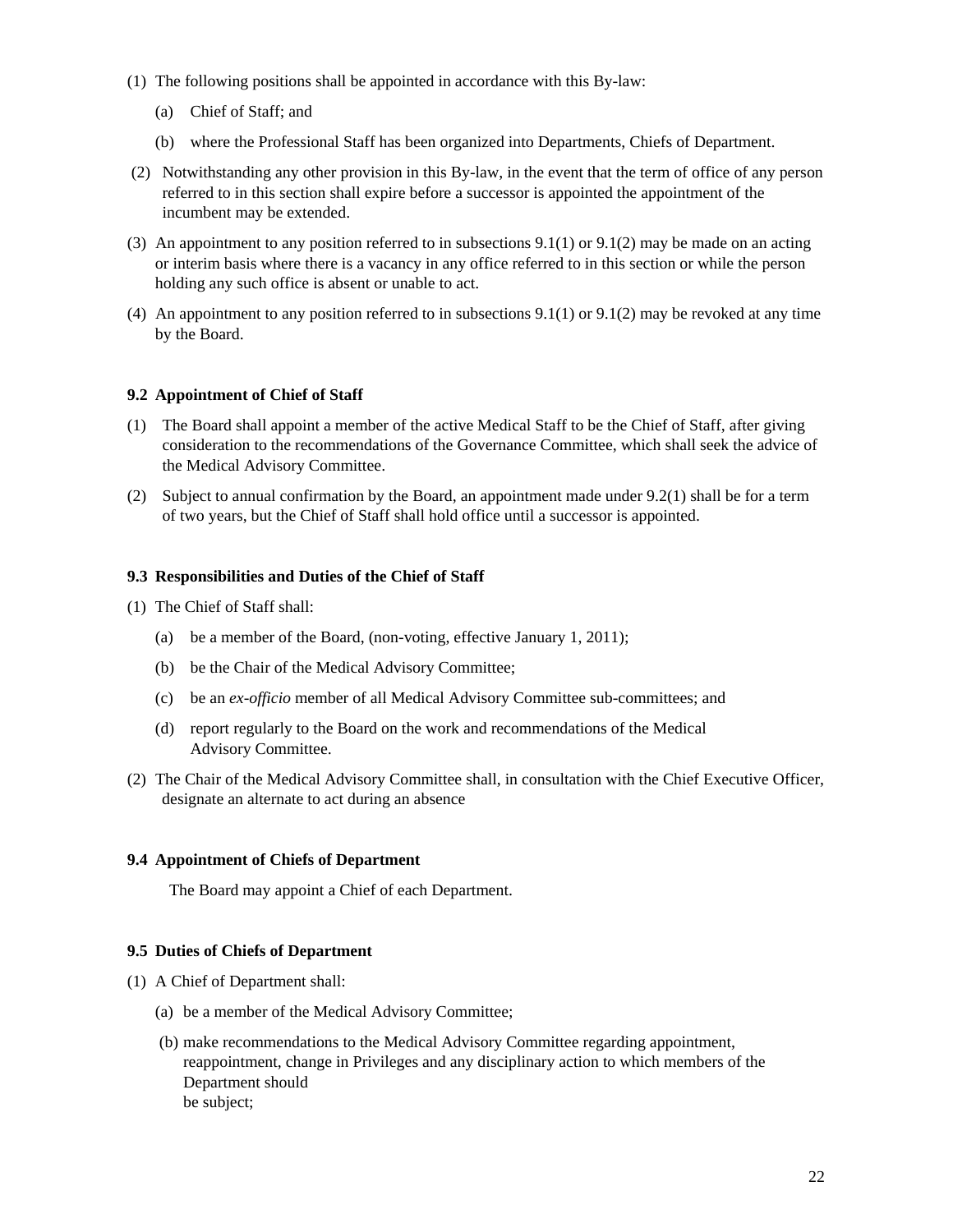- (c) advise the Medical Advisory Committee with respect to the quality of care provided by the Medical Staff, Dental Staff, Midwifery Staff and Extended Class Nursing Staff members of the Department;
- (d) conduct a written performance evaluation of all members of the Department on an annual basis as part of the reappointment process and conduct an enhanced performance evaluation on a periodic basis;
- (e) hold regular meetings of the Department;
- (f) delegate responsibility to appropriate members of the Department;
- (g) report to the Medical Advisory Committee and to the Department on the activities of the Department;
- (h) perform such additional duties as may be outlined in the Chief of Department position description approved by the Board or as set out in the Rules and Regulations or as assigned by the Board, the Chief of Staff or the Medical Advisory Committee or Chief Executive Officer from time to time; and
- (i) in consultation with the Chief of Staff, designate an alternative to act during the absence of both the Chief of Department.

# **Article 10**  Medical Advisory Committee

#### **10.1 Composition of Medical Advisory Committee**

- (1) The Medical Advisory Committee shall consist of the following voting members:
	- (a) the Chief of Staff, who shall be chair;
	- (b) the Chiefs of Department;
	- (c) the President, Vice President and Secretary of the Professional Staff;
	- (d) a member of the active Medical Staff appointed by the Board as recommended by the Medical Staff; and
	- (e) such other members of the Medical Staff as may be appointed by the Board taking into consideration the input of the Medical Advisory Committee.
- (2) In addition, the following shall be entitled to attend the meetings of the Medical Advisory Committee without a vote:
	- (a) the Chief Executive Officer; and
	- (b) the Chief Nursing Executive.

#### **10.2 Accountability of Medical Advisory Committee**

(1) The Medical Advisory Committee is accountable to the Board, in accordance with the *Public Hospitals Act* and the regulations pertaining thereto.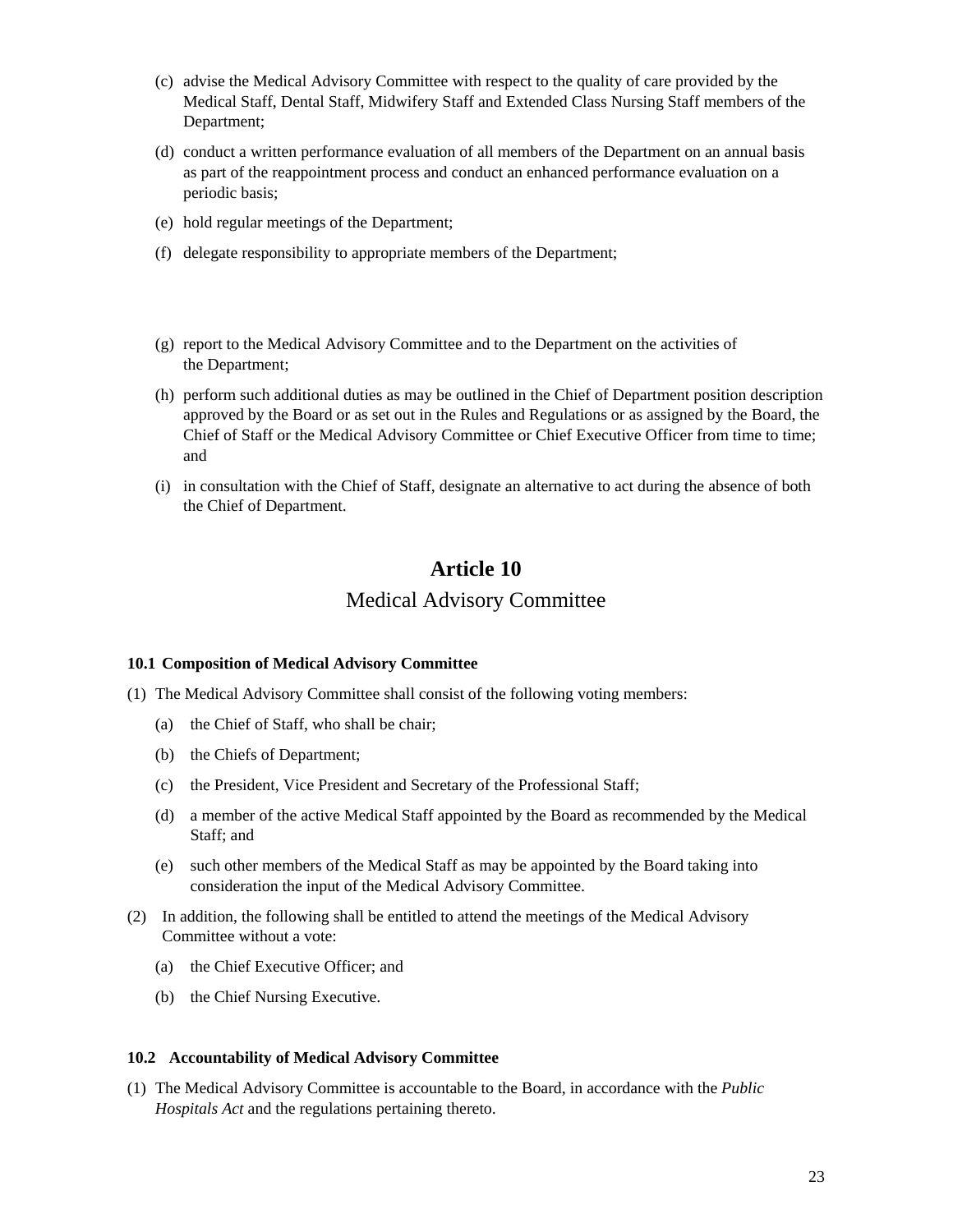#### **10.3 Medical Advisory Committee Duties and Responsibilities**

- (1) The Medical Advisory Committee shall, perform the duties and undertake the responsibilities set out in the *Public Hospitals Act*, including:
	- (a) make recommendations to the Board concerning the following matters:
		- (i) every application for appointment or reappointment to the Professional Staff and any request for a change in Privileges;
		- (ii) the Privileges to be granted to each member of the Professional Staff;
		- (iii) the by-laws and Rules and Regulations respecting the Medical Staff, Dental Staff, Midwifery Staff and Extended Class Nursing Staff;
		- (iv) the revocation, suspension or restrictions of Privileges of any member of the Professional Staff; and
		- (v) the quality of care provided in the Hospital by the Medical Staff, Dental Staff, Midwifery Staff and Extended Class Nursing Staff.
	- (b) supervise the clinical practice of medicine, dentistry, midwifery and extended class nursing in the Hospital;
	- (c) appoint the Medical Staff members of all committees established under section 10.4;
	- (d) receive reports of the committees of the Medical Advisory Committee; and
	- (e) advise the Board on any matters referred to the Medical Advisory Committee by the Board.

#### **10.4 Establishment of Committees of the Medical Advisory Committee**

- (1) The Board may, on the recommendation of the Medical Advisory Committee, establish such standing and special sub-committees of the Medical Advisory Committee as may be necessary or advisable from time to time for the Medical Advisory Committee to perform its duties under the *Public Hospitals Act* or the by-laws of the Hospital.
- (2) The terms of reference and composition for any standing or special sub-committees of the Medical Advisory Committee may be set out in the Rules and Regulations or in a resolution of the Board, on recommendation of the Medical Advisory Committee. The Medical Staff members of any such subcommittee of the Medical Advisory Committee shall be appointed by the Medical Advisory Committee and other committee members may be appointed by the Board.

#### **10.5 Quorum for Medical Advisory Committee and Sub-Committee Meeting**

A quorum for any meeting of the Medical Advisory Committee, or a sub-committee thereof, shall be a majority of the members entitled to vote.

#### **10.6. Telephone Meetings of Medical Advisory Committee or Sub Committee**

If all members present at or participating in the meeting consent, a meeting of the Medical Advisory Committee or a meeting of a Sub-Committee of the Medical Advisory Committee may be held by such telephone, electronic or other communication facilities that permit all persons participating in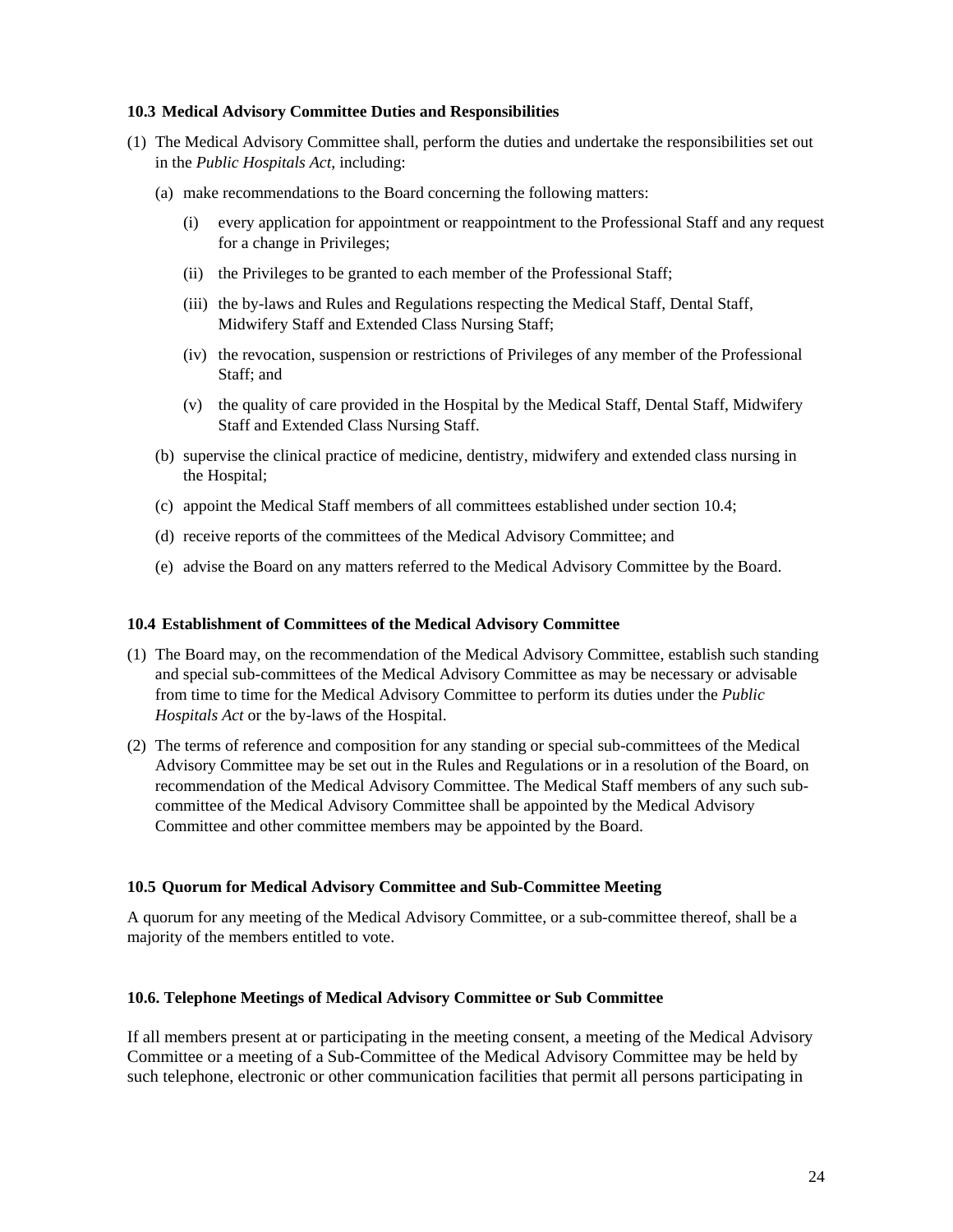the meeting to communicate with each other simultaneously and instantaneously, and the member participating in the meeting by those means is deemed to be present at the meeting;

# **Article 11**

# Meetings – Professional Staff

#### **11.1 Regular, Annual and Special Meetings of the Professional Staff**

- (1) At least four (4) meetings of the Professional Staff will be held each year, one of which shall be the annual meeting.
- (2) The President of the Professional Staff may call a special meeting of the Professional Staff. Special meetings shall be called by the President of the Professional Staff on the written request of any two members of the Active Staff.
- (3) A written notification of each meeting of Professional Staff (including the annual meeting or any special meeting) shall be given by the Secretary of the Professional Staff to the Professional Staff at least fourteen (14) days in advance of the meeting by posting a notice of the meeting in a conspicuous place in the Hospital. Notice of special meetings shall state the nature of the business for which the special meeting is called.
- (4) The period of time required for giving notice of any special meeting may be waived in cases of emergency by the majority of those members of the Professional Staff present and entitled to voting at the special meeting, as the first item of business of the meeting.

#### **11.2 Quorum**

A majority of the members of the Professional Staff entitled to vote and present in person shall constitute a quorum at any annual, regular, or special meeting of the Professional Staff.

#### **11.3 Rules of Order**

The procedures for meetings of the Professional Staff not provided for in this By-law or the Rules and Regulations or Policies shall be governed by the rules of order adopted by the Board.

#### **11.4 Medical Staff Meetings**

Meetings of the Professional Staff held in accordance with this Article shall be deemed to meet the requirement to hold meetings of the Medical Staff pursuant to the *Public Hospitals Act*.

**11.5 Attendance at Regular Professional Staff and Committee Meetings** (amended November 2013)

- (1) All physicians with active staff privileges will be expected to attend 50% of standing clinical committee meetings.
- (2) All physicians with active staff privileges will be expected to attend 50% of Medical Staff meetings.
- (3) Exceptions will be made for illness/holidays/prearranged hospital commitments and serious medical emergencies.
- (4) All physicians are required to advise Nursing Office Administrative Assistant prior to the meeting if unable to attend meeting.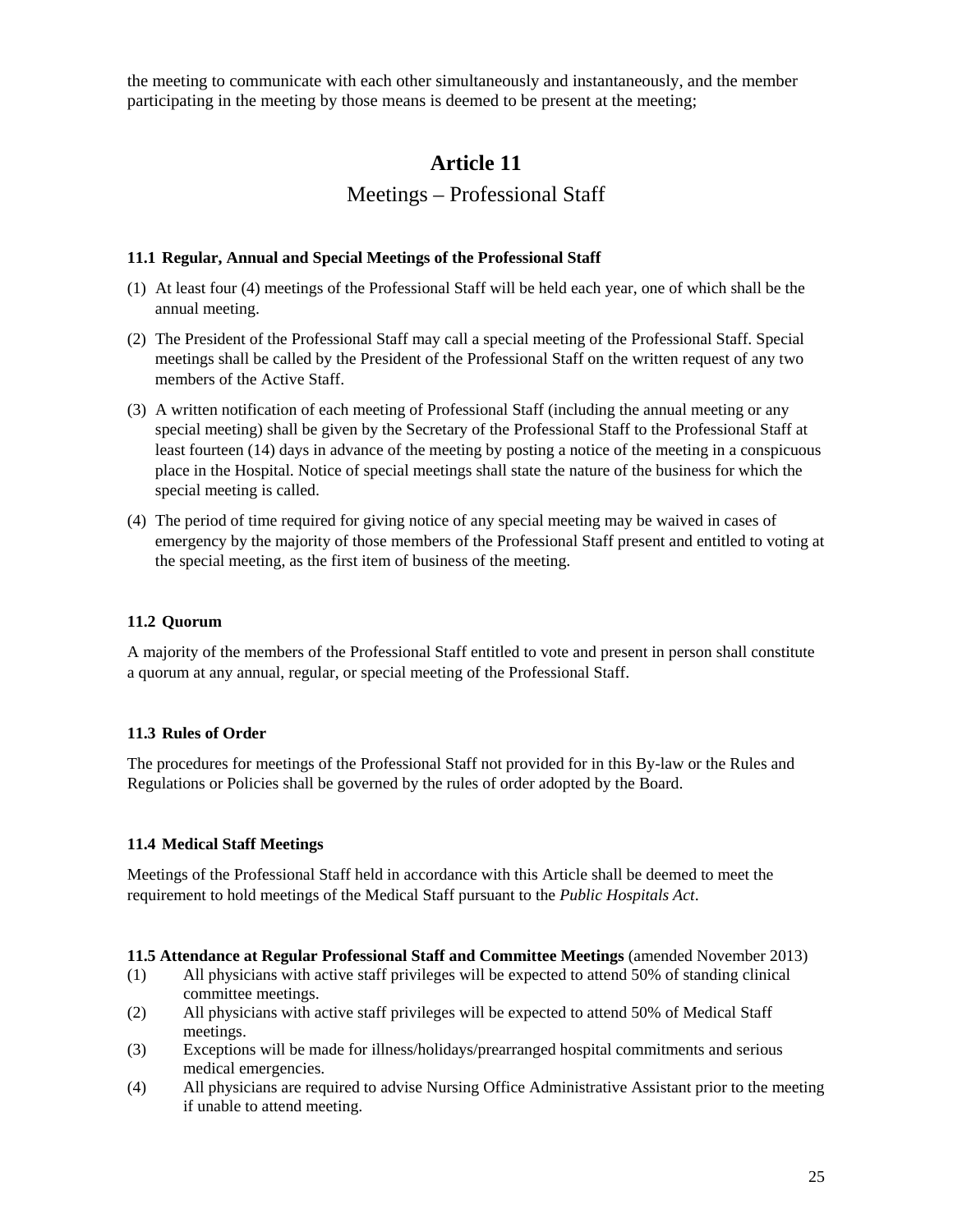(5) If only one physician representative sits on a clinical committee, the physician has the option of sending a replacement or notifying the administrative assistant in advance of the meeting, so an alternative meeting can be rescheduled.

# **Article 12**

# Officers of the Professional Staff

#### **12.1 Officers of the Professional Staff**

- (1) The provisions of this Article 12 with respect to the officers of the Professional Staff shall be deemed to satisfy the requirements of the *Public Hospitals Act* with respect to officers of the Medical Staff. For greater certainty, the President, Vice President and Secretary of the Professional Staff shall be deemed to be the President, Vice President and Secretary of the Medical Staff.
- (2) The officers of the Professional Staff will be:
	- (a) the President;
	- (b) the Vice President;
	- (c) the Secretary; and
	- (d) such other officers as the Professional Staff may determine.
- (3) The officers of the Professional Staff shall be elected annually for a term of one (1) year by a majority vote of the voting members of the Professional Staff in attendance and voting at a meeting of the Professional Staff.
- (4) The officers of the Professional Staff may be removed from office prior to the expiry of their term by a majority vote of the voting members of the Professional Staff in attendance and voting at a meeting of the Professional Staff called for such purpose.
- (5) The position of any elected Professional Staff officer that becomes vacant during the term may be filled by a vote of the majority of the members of the Professional Staff present and voting at a regular meeting of the Professional Staff or at a special meeting of the Professional Staff called for that purpose. The election of such Professional Staff member shall follow the process in section 12.3. The Professional Staff member so elected to office shall fill the office until the next annual meeting of the Professional Staff.

#### **12.2 Eligibility for Office**

Only Physicians who are members of the Active Staff may be elected or appointed to any position or office of the Professional Staff.

#### **12.3 Nominations and Election Process**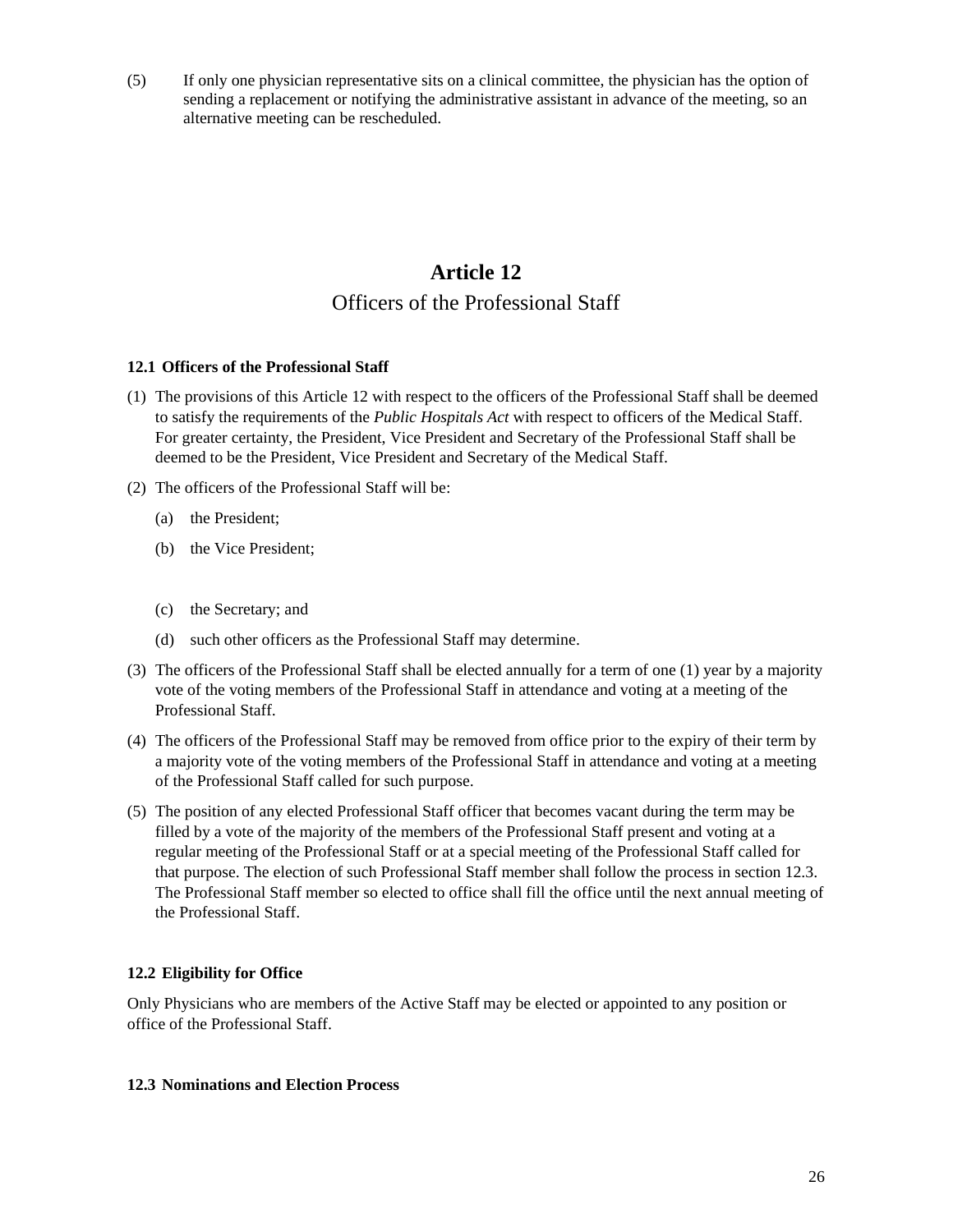- (1) A nominating committee shall be constituted through a process approved by the Professional Staff on recommendation of the officers of the Professional Staff.
- (2) At least twenty-one (21) days before the annual meeting of the Professional Staff, the nominating committee shall circulate or post in a conspicuous place at each site of the Corporation, a list of the names of those who are nominated to stand for the offices of the Professional Staff that are to be filled by election, in accordance with the Regulations under the *Public Hospitals Act* and this By-law.
- (3) Any further nominations shall be made in writing to the Secretary of the Professional Staff up to seven (7) days before the annual meeting of the Professional Staff.

#### **12.4 President of the Professional Staff**

- (1) The President of the Professional Staff shall:
	- (a) preside at all meetings of the Professional Staff;
	- (b) act as a liaison between the Professional Staff, the Chief Executive Officer, and the Board with respect to matters concerning the Professional Staff;
	- (c) be accountable to the Professional Staff and advocate fair process in the treatment of individual members of the Professional Staff; and
	- (d) support and promote the vision, mission, values and strategic plan of the Corporation.
- (2) The President of the Professional Staff shall:
	- (a) be a member of the Medical Advisory Committee; and
	- (b) be a Director of the Board (non-voting, effective January 1, 2011) and as a Director, fulfill fiduciary duties to the Corporation by making decisions in the best interest of the Hospital.

#### **12.5 Vice President of the Professional Staff**

- (1) The Vice President of the Professional Staff shall:
	- (a) in the absence or disability of the President of the Professional Staff, act in place of the President, perform his or her duties and possess his or her powers as set out in subsection 12.4(1); and
	- (b) perform such duties as the President of the Professional Staff may delegate to him or her.
- (2) The Vice President of the Professional Staff shall:
	- (a) be a member of the Medical Advisory Committee.

#### **12.6 Secretary of the Professional Staff**

- (1) The Secretary of the Professional Staff shall:
	- (a) attend to the correspondence of the Professional Staff;
	- (b) ensure notice is given and minutes are kept of Professional Staff meetings;
	- (c) maintain the funds and financial records of the Professional Staff and provide a financial report at the annual meeting of the Professional Staff;